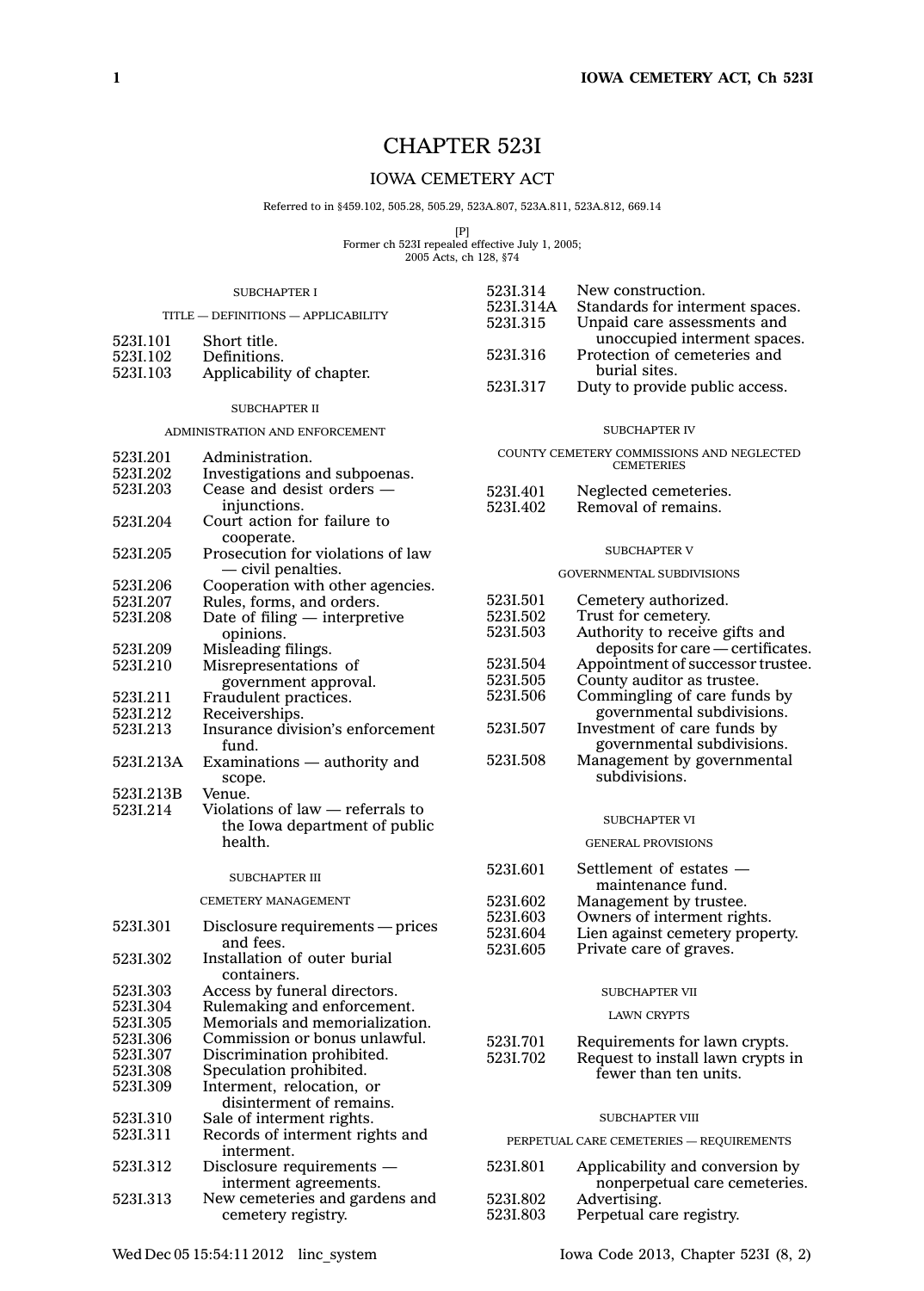| 523I.804<br>5231.805<br>5231.806<br>5231.807<br>5231.808<br>5231.809 | Use of gift for special care.<br>Initial deposit.<br>Irrevocable trust.<br>Care fund deposits.<br>Examination fee.<br>Trust agreement provisions. | 5231.811<br>5231.812<br>5231.813 | Use of distributions from care<br>fund.<br>Suit by commissioner.<br>Annual report by perpetual care<br>cemeteries. |
|----------------------------------------------------------------------|---------------------------------------------------------------------------------------------------------------------------------------------------|----------------------------------|--------------------------------------------------------------------------------------------------------------------|
| 5231.810                                                             | Care funds.                                                                                                                                       | 5231.814                         | Unified annual reports.                                                                                            |

## SUBCHAPTER I

## TITLE — DEFINITIONS — APPLICABILITY

## **523I.101 Short title.**

This chapter may be cited as the *"Iowa Cemetery Act"*. 2005 Acts, ch 128, §6

#### **523I.102 Definitions.**

For purposes of this chapter, unless the context otherwise requires:

1. *"Authorized to do business within this state"* means <sup>a</sup> person licensed, registered, or subject to regulation by an agency of the state of Iowa or who has filed <sup>a</sup> consent to service of process with the commissioner for purposes of this chapter.

2. *"Burial site"* means any area, except <sup>a</sup> cemetery, that is used to inter or scatter remains.

3. *"Capital gains"* means appreciation in the value of trust assets for which <sup>a</sup> market value may be determined with reasonable certainty after deduction of investment losses, taxes, expenses incurred in the sale of trust assets, any costs of the operation of the trust, examination expenses, and any audit expenses.

4. *"Care fund"* means funds set aside for the care of <sup>a</sup> perpetual care cemetery, including all of the following:

*a.* Money or real or personal property impressed with <sup>a</sup> trust by the terms of this chapter.

*b.* Contributions in the form of <sup>a</sup> gift, grant, or bequest.

*c.* Any accumulated income that the trustee of the fund or the cemetery allocates to principal.

5. *"Casket"* means <sup>a</sup> rigid container which is designed for the encasement of human remains and which is usually constructed of wood, metal, fiberglass, plastic, or like material and ornamented and lined with fabric.

6. *"Cemetery"* means any area that is or was open to use by the public in general or any segment thereof and is used or is intended to be used to inter or scatter remains. *"Cemetery"* does not include the following:

*a.* A private burial site where use is restricted to members of <sup>a</sup> family, if the interment rights are conveyed without <sup>a</sup> monetary payment, fee, charge, or other valuable form of compensation or consideration.

*b.* A private burial site where use is restricted to <sup>a</sup> narrow segment of the public, if the interment rights are conveyed without <sup>a</sup> monetary payment, fee, charge, or other valuable form of compensation or consideration.

*c.* A pioneer cemetery.

7. *"Columbarium"* means <sup>a</sup> structure, room, or space in <sup>a</sup> mausoleum or other building containing niches or recesses for disposition of cremated remains.

8. *"Commissioner"* means the commissioner of insurance.

9. *"Common business enterprise"* means <sup>a</sup> group of two or more business entities that share common ownership in excess of fifty percent.

10. *"Disinterment"* means to remove human remains from their place of final disposition.

11. *"Doing business in this state"* means issuing or performing wholly or in part any term of an interment rights agreement executed within the state of Iowa.

12. *"Financial institution"* means <sup>a</sup> state or federally insured bank, savings association, credit union, trust department thereof, or <sup>a</sup> trust company that is authorized to do business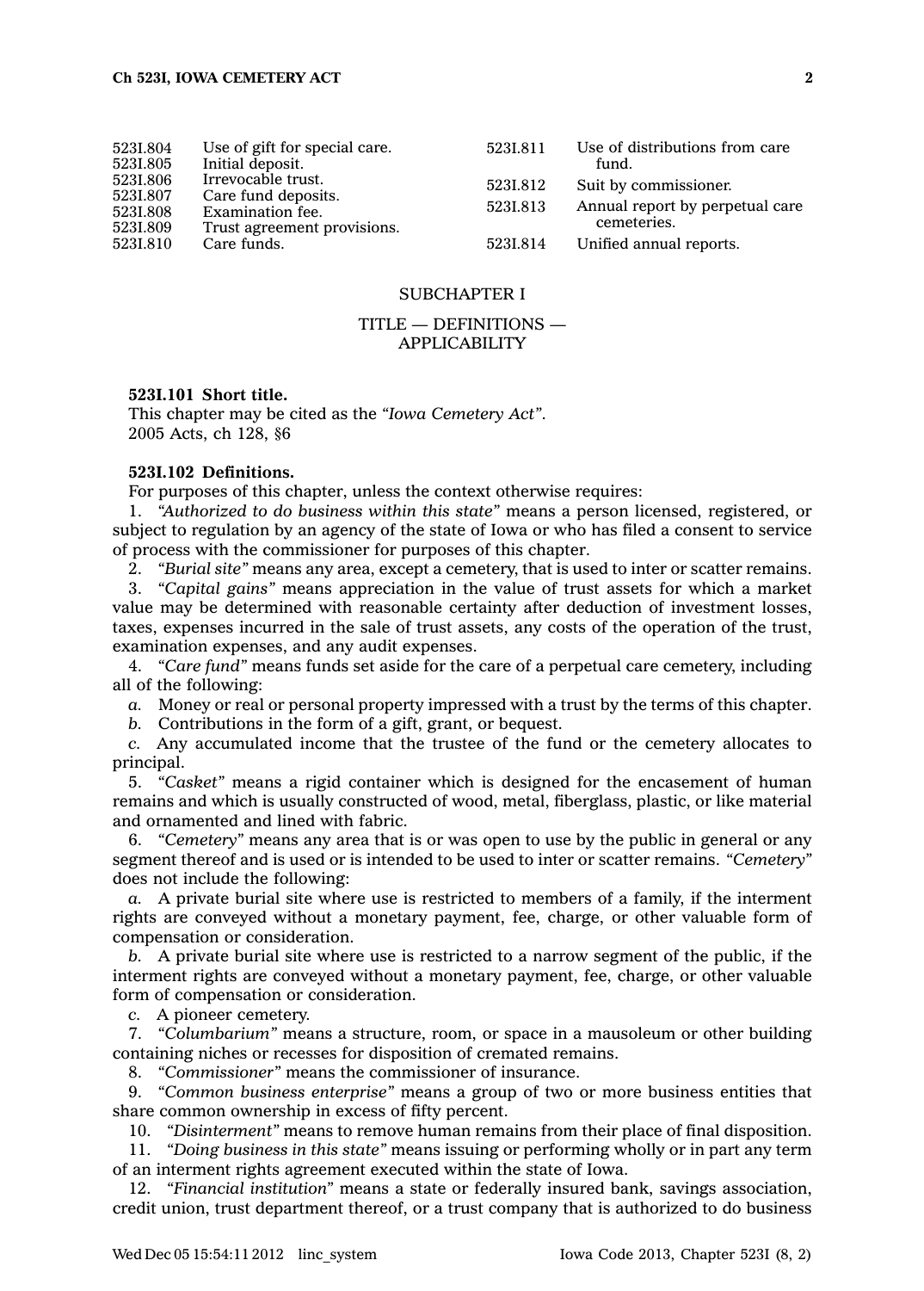**3 IOWA CEMETERY ACT, §523I.102**

within this state, that has been granted trust powers under the laws of this state or the United States, and that holds funds under <sup>a</sup> trust agreement. *"Financial institution"* does not include <sup>a</sup> cemetery or any person employed by or directly involved with <sup>a</sup> cemetery.

13. *"Garden"* means an area within <sup>a</sup> cemetery established by the cemetery as <sup>a</sup> subdivision for organizational purposes, not for sale purposes.

14. *"Grave space"* means <sup>a</sup> space of ground in <sup>a</sup> cemetery that is used or intended to be used for an in-ground burial.

15. *"Gross selling price"* means the aggregate amount <sup>a</sup> purchaser is obligated to pay for interment rights, exclusive of finance charges.

16. *"Inactive cemetery"* means <sup>a</sup> cemetery that is not operating on <sup>a</sup> regular basis, is not offering to sell or provide interments or other services reasonably necessary for interment, and does not provide or permit reasonable ingress or egress for the purposes of visiting interment spaces.

17. *"Income"* means the return in money or property derived from the use of trust principal after deduction of investment losses, taxes, and expenses incurred in the sale of trust assets, any cost of the operation of the trust, examination expenses or fees, and any audit expenses. *"Income"* includes but is not limited to:

*a.* Rent of real or personal property, including sums received for cancellation or renewal of <sup>a</sup> lease and any royalties.

*b.* Interest on money lent, including sums received as consideration for prepayment of principal.

*c.* Cash dividends paid on corporate stock.

*d.* Interest paid on deposit funds or debt obligations.

*e.* Gain realized from the sale of trust assets.

18. *"Insolvent"* means the inability to pay debts as they become due in the usual course of business.

19. *"Interment rights"* means the rights to place remains in <sup>a</sup> specific location for use as <sup>a</sup> final resting place or memorial.

20. *"Interment rights agreement"* means an agreement to furnish memorials, memorialization, opening and closing services, or interment rights.

21. *"Interment space"* means <sup>a</sup> space used or intended to be used for the interment of remains including but not limited to <sup>a</sup> grave space, lawn crypt, mausoleum crypt, and niche.

22. *"Lawn crypt"* means <sup>a</sup> preplaced enclosed chamber, which is usually constructed of reinforced concrete and poured in place, or <sup>a</sup> precast unit installed in quantity, either side-by-side or at multiple depths, and covered by earth or sod.

23. *"Lot"* means an area in <sup>a</sup> cemetery containing more than one interment space which is uniquely identified by an alphabetical, numeric, or alphanumerical identification system.

24. *"Maintenance fund"* means funds set aside for the maintenance of <sup>a</sup> nonperpetual care cemetery, including all of the following:

*a.* Money or real or personal property impressed with <sup>a</sup> trust by the terms of this chapter.

*b.* Contributions in the form of <sup>a</sup> gift, grant, or bequest.

*c.* Any accumulated income that the trustee of the fund or the cemetery allocates to principal.

25. *"Mausoleum"* means an aboveground structure designed for the entombment of human remains.

26. *"Mausoleum crypt"* means <sup>a</sup> chamber in <sup>a</sup> mausoleum of sufficient size to contain casketed human remains.

27. *"Memorial"* means any product, including any foundation other than <sup>a</sup> mausoleum or columbarium, used for identifying an interment space or for commemoration of the life, deeds, or career of <sup>a</sup> decedent including but not limited to <sup>a</sup> monument, marker, niche plate, urn garden plaque, crypt plate, cenotaph, marker bench, and vase.

28. *"Memorial care"* means any care provided or to be provided for the general maintenance of memorials including foundation repair or replacement, resetting or straightening tipped memorials, repairing or replacing inadvertently damaged memorials, and any other care clearly specified in the purchase agreement.

29. *"Memorial dealer"* means any person offering or selling memorials retail to the public.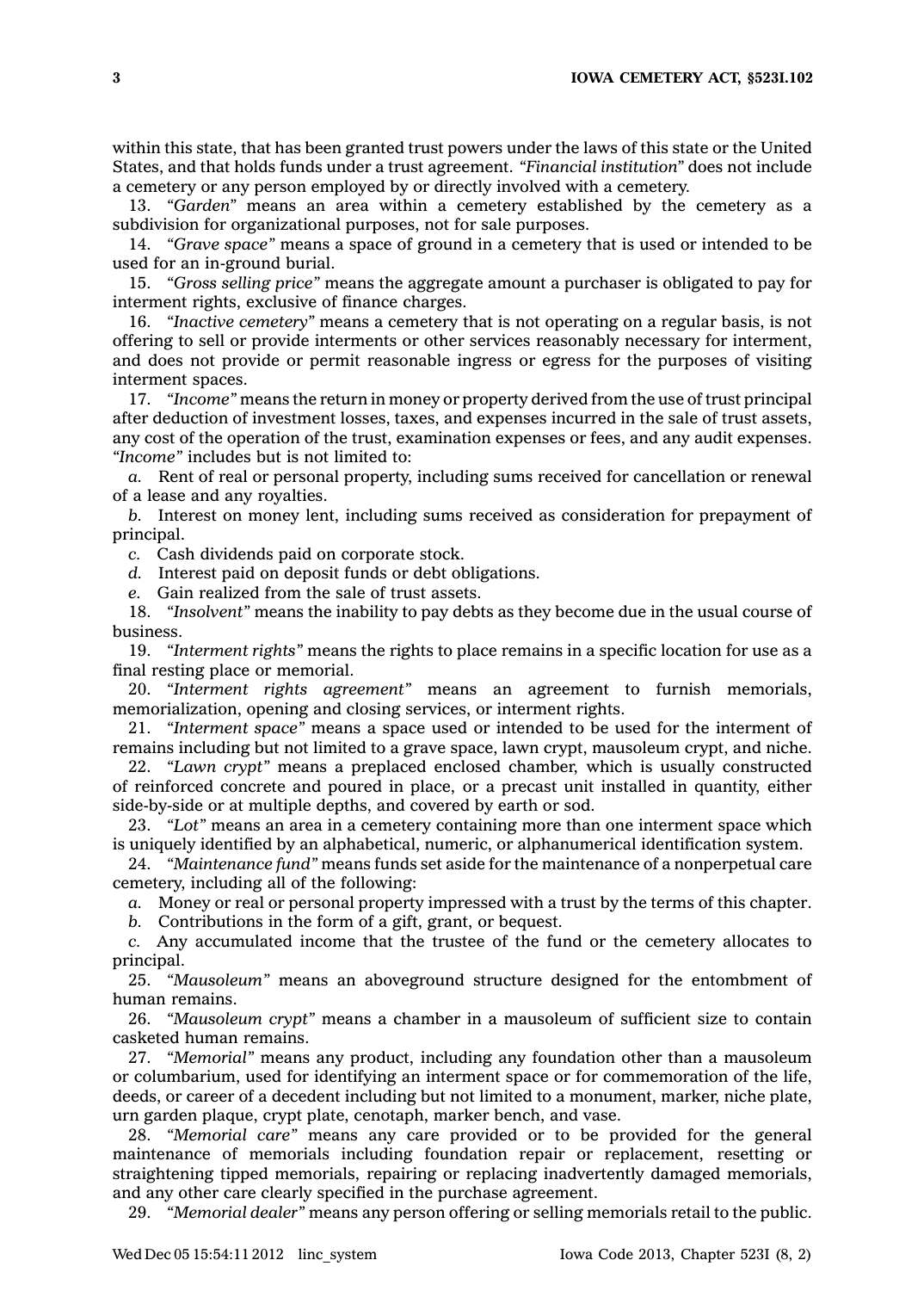30. *"Memorialization"* means any permanent system designed to mark or record the name and other data pertaining to <sup>a</sup> decedent.

31. *"Merchandise"* means any personal property offered or sold for use in connection with the funeral, final disposition, memorialization, or interment of human remains, but which is exclusive of interment rights.

32. *"Neglected cemetery"* means <sup>a</sup> cemetery where there has been <sup>a</sup> failure to cut grass or weeds or care for graves, memorials or memorialization, walls, fences, driveways, and buildings, or for which proper records of interments have not been maintained.

33. *"Niche"* means <sup>a</sup> recess or space in <sup>a</sup> columbarium or mausoleum used for placement of cremated human remains.

34. *"Opening and closing services"* means one or more services necessarily or customarily provided in connection with the interment or entombment of human remains or <sup>a</sup> combination thereof.

35. *"Operating <sup>a</sup> cemetery"* means offering to sell or selling interment rights, or any service or merchandise necessarily or customarily provided for <sup>a</sup> funeral, or for the entombment or cremation of <sup>a</sup> dead human, or any combination thereof, including but not limited to opening and closing services, caskets, memorials, vaults, urns, and interment receptacles.

36. *"Outer burial container"* means any container which is designed for placement in the ground around <sup>a</sup> casket or an urn including but not limited to containers commonly known as burial vaults, urn vaults, grave boxes, grave liners, and lawn crypts.

37. *"Perpetual care cemetery"* includes all of the following:

*a.* Any cemetery that was organized or commenced business in this state on or after July 1, 1995.

*b.* Any cemetery that has established <sup>a</sup> care fund in compliance with section 523I.810.

*c.* Any cemetery that represents that it is <sup>a</sup> perpetual care cemetery in its interment rights agreement.

*d.* Any cemetery that represents in any other manner that the cemetery provides perpetual, permanent, or guaranteed care.

38. *"Person"* means an individual, firm, corporation, partnership, joint venture, limited liability company, association, trustee, government or governmental subdivision, agency, or other entity, or any combination thereof.

39. *"Pioneer cemetery"* means <sup>a</sup> cemetery where there were twelve or fewer burials in the preceding fifty years.

40. *"Purchaser"* means <sup>a</sup> person who purchases memorials, memorialization, opening and closing services, scattering services, interment rights, or <sup>a</sup> combination thereof. A purchaser need not be <sup>a</sup> beneficiary of the interment rights agreement.

41. *"Relative"* means <sup>a</sup> great-grandparent, grandparent, father, mother, spouse, child, brother, sister, nephew, niece, uncle, aunt, first cousin, second cousin, third cousin, or grandchild connected to <sup>a</sup> person by either blood or affinity.

42. *"Religious cemetery"* means <sup>a</sup> cemetery that is owned, operated, or controlled by <sup>a</sup> recognized church or denomination, or <sup>a</sup> cemetery designated as such in the official Catholic directory on file with the insurance division or in <sup>a</sup> similar publication of <sup>a</sup> recognized church or denomination, or <sup>a</sup> cemetery that the commissioner determines is operating as <sup>a</sup> religious cemetery upon review of an application by the cemetery that includes <sup>a</sup> description of the cemetery's affiliation with <sup>a</sup> recognized church or denomination, the extent to which the affiliate organization is responsible for the financial and contractual obligations of the cemetery, or the provision of the Internal Revenue Code, if any, that exempts the cemetery from the payment of federal income tax.

43. *"Relocation"* means the act of taking remains from the place of interment or the place where the remains are being held to another designated place.

44. *"Remains"* means the body of <sup>a</sup> deceased human or <sup>a</sup> body part, or limb that has been removed from <sup>a</sup> living human, including <sup>a</sup> body, body part, or limb in any stage of decomposition, or cremated remains.

45. *"Scattering services provider"* means <sup>a</sup> person in the business of scattering human cremated remains.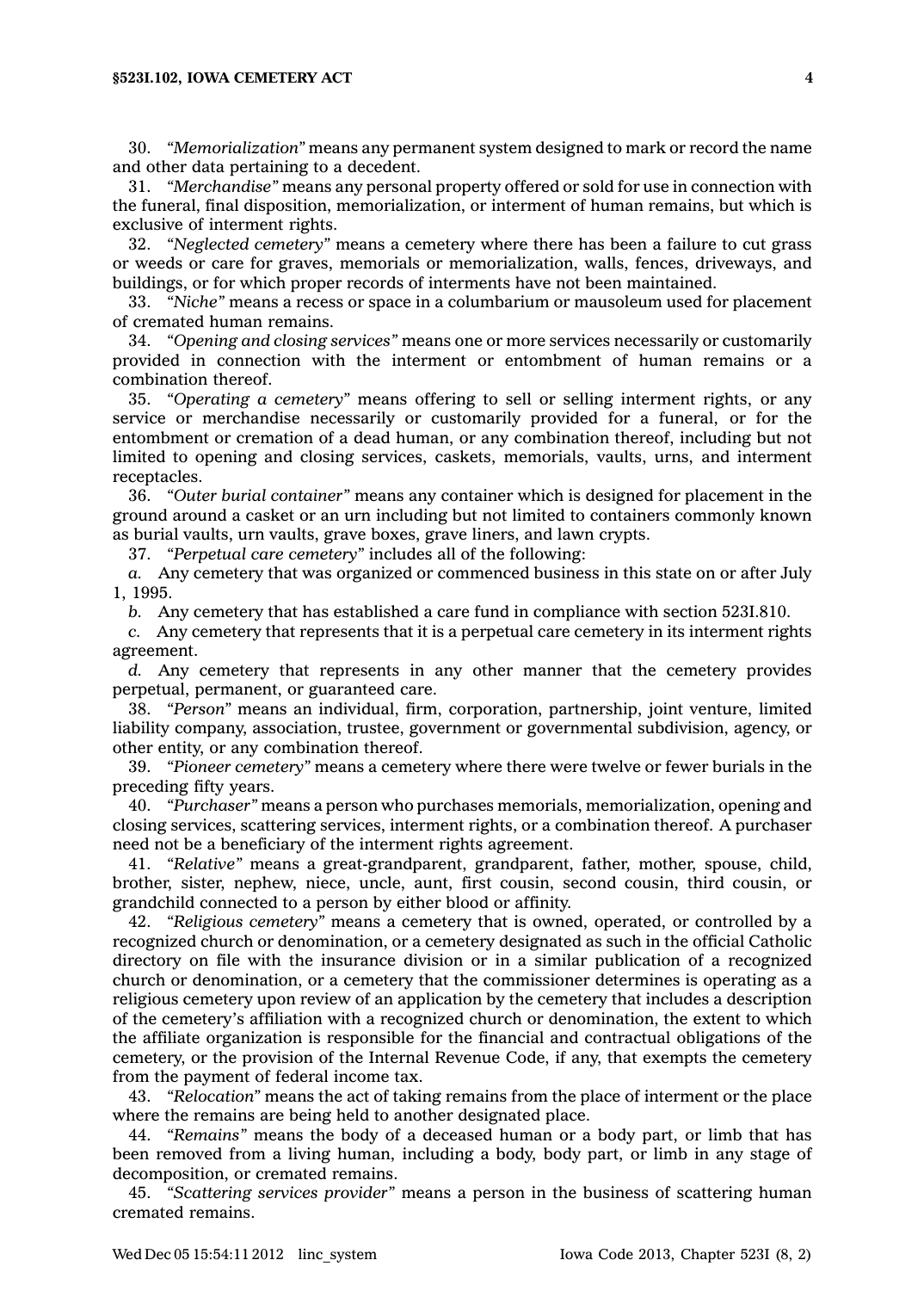46. *"Seller"* means <sup>a</sup> person doing business within this state, including <sup>a</sup> person doing business within this state who advertises, sells, promotes, or offers to furnish memorials, memorialization, opening and closing services, scattering services, or interment rights, or <sup>a</sup> combination thereof, whether the transaction is completed or offered in person, through the mail, over the telephone, by the internet, or through any other means of commerce.

47. *"Special care"* means any care provided or to be provided that supplements or exceeds the requirements of this chapter in accordance with the specific directions of any donor of funds for such purposes.

48. *"Undeveloped space"* means <sup>a</sup> designated area or building within <sup>a</sup> cemetery that has been mapped and planned for future development but is not yet fully developed.

49. *"Veterans cemetery"* means <sup>a</sup> cemetery that is owned or operated by the state of Iowa or by the United States for the burial of veterans.

2005 Acts, ch 128, §7; 2006 Acts, ch 1117, §118; 2007 Acts, ch 175, §34, 35; 2008 Acts, ch 1123, §54; 2009 Acts, ch 132, §5; 2012 Acts, ch 1017, §103

Referred to in §37A.1 [T] Subsection 12 amended

## **523I.103 Applicability of chapter.**

1. This chapter applies to all of the following:

*a.* All cemeteries, except religious cemeteries that commenced business prior to July 1, 2005, and veterans cemeteries.

*b.* All persons advertising or offering memorials, memorialization, opening and closing services, scattering services at <sup>a</sup> cemetery, interment rights, or <sup>a</sup> combination thereof for sale.

*c.* Interments made in areas not dedicated as <sup>a</sup> cemetery, by <sup>a</sup> person other than the state archaeologist.

2. This chapter applies when <sup>a</sup> purchase agreement is executed within this state or an advertisement, promotion, or offer to furnish memorials, memorialization, opening and closing services, scattering services, interment rights, or <sup>a</sup> combination thereof is made or accepted within this state. An offer to furnish memorials, memorialization, opening and closing services, scattering services, interment rights, or <sup>a</sup> combination thereof is made within this state, whether or not either party is then present in this state, when the offer originates from this state or is directed by the offeror to this state and received by the offeree in this state through the mail, over the telephone, by the internet, or through any other means of commerce.

3. If <sup>a</sup> foreign person does not have <sup>a</sup> registered agent or agents in the state of Iowa, doing business within this state shall constitute the person's appointment of the secretary of state of the state of Iowa to be the person's true and lawful attorney upon whom may be served all lawful process of original notice in actions or proceedings arising or growing out of any contract or tort.

2005 Acts, ch 128, §8; 2006 Acts, ch 1010, §147; 2006 Acts, ch 1117, §119

## SUBCHAPTER II

## ADMINISTRATION AND ENFORCEMENT

### **523I.201 Administration.**

1. This chapter shall be administered by the commissioner. The commissioner may employ officers, attorneys, accountants, and other employees as needed for administering this chapter.

2. It is unlawful for the commissioner or any administrative staff to use for personal benefit any information which is filed with or obtained by the commissioner and which is not made public. This chapter does not authorize the commissioner or any staff member to disclose any such information except among themselves or to other cemetery and funeral administrators, regulatory authorities, or governmental agencies, or when necessary and appropriate in <sup>a</sup> proceeding or investigation under this chapter or as required by chapter 22. This chapter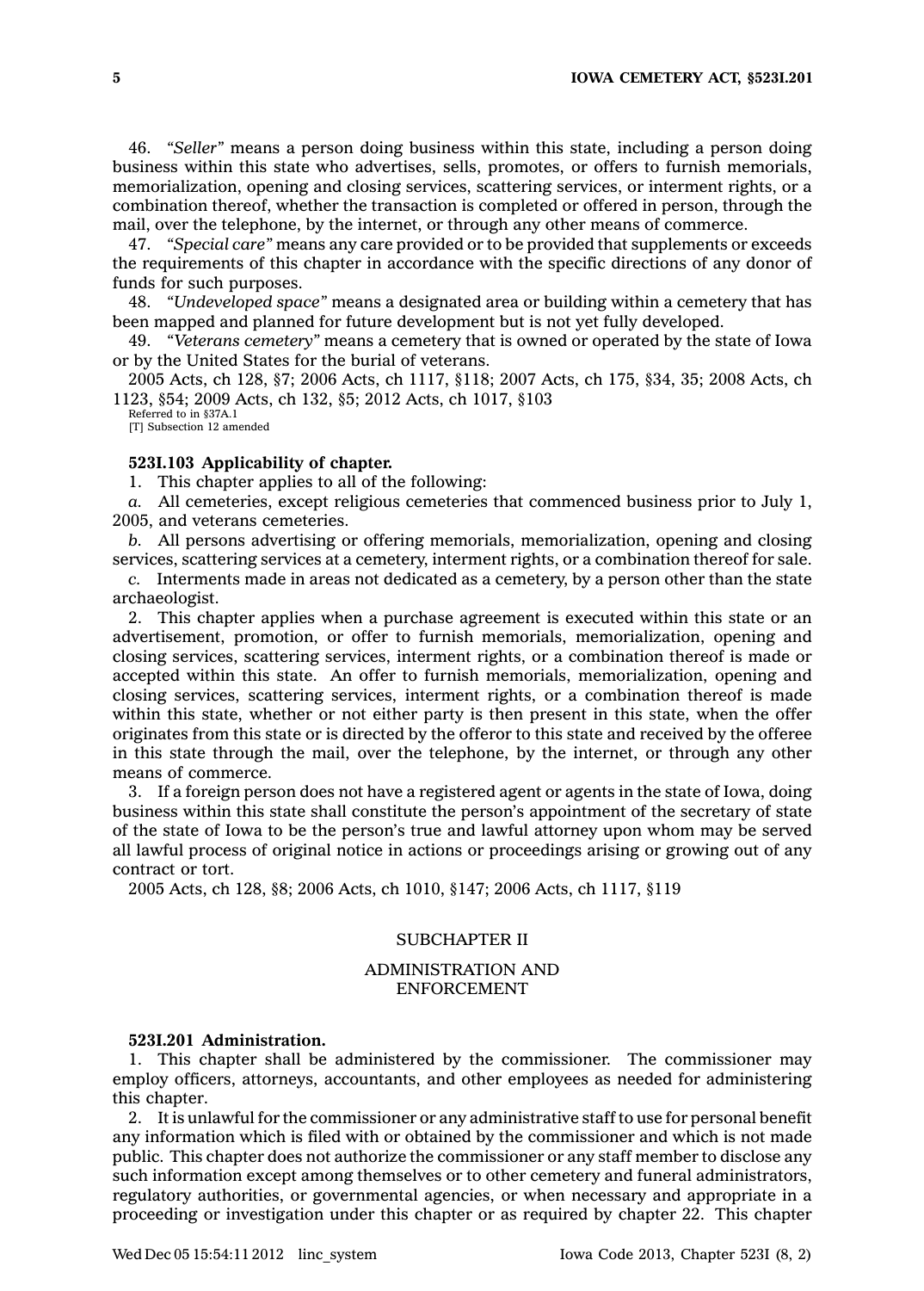neither creates nor derogates any privileges that exist at common law or otherwise when documentary or other evidence is sought under <sup>a</sup> subpoena directed to the commissioner or any administrative staff.

3. The commissioner shall submit an annual report to the general assembly's standing committees on government oversight by October 1 of each year reporting on the administration of this chapter. The report shall set forth any recommendations for changes in the law that the commissioner deems necessary or desirable to prevent abuses or evasions of this chapter or rules implementing this chapter or to rectify undesirable conditions in connection with the administration of this chapter or rules implementing this chapter.

2005 Acts, ch 128, §9; 2006 Acts, ch 1030, §64; 2006 Acts, ch 1117, §120; 2007 Acts, ch 175, §36, 37; 2008 Acts, ch 1123, §55; 2009 Acts, ch 86, §6

#### **523I.202 Investigations and subpoenas.**

1. The commissioner may, for the purpose of discovering <sup>a</sup> violation of this chapter or implementing rules or orders issued under this chapter, do any of the following:

*a.* Make such public or private investigations within or outside of this state as the commissioner deems necessary to determine whether any person has violated or is about to violate this chapter, or implementing rules or orders issued under this chapter, or to aid in the enforcement of this chapter, or in the prescribing of rules and forms under this chapter.

*b.* Require or permit any person to file <sup>a</sup> statement in writing, under oath or otherwise as the commissioner or attorney general determines, as to all the facts and circumstances concerning the matter being investigated.

*c.* Notwithstanding chapter 22, keep confidential the information obtained in the course of an investigation. However, if the commissioner determines that it is necessary or appropriate in the public interest or for the protection of the public, the commissioner may share information with other administrators, regulatory authorities, or governmental agencies, or may publish information concerning <sup>a</sup> violation of this chapter, or implementing rules or orders issued under this chapter.

*d.* Investigate <sup>a</sup> cemetery and examine the books, accounts, papers, correspondence, memoranda, purchase agreements, files, or other documents or records of the cemetery.

*e.* Administer oaths and affirmations, subpoena witnesses, compel their attendance, take evidence, and require the production of any books, accounts, papers, correspondence, memoranda, purchase agreements, files, or other documents or records which the commissioner deems relevant or material to any investigation or proceeding under this chapter and implement rules, all of which may be enforced under chapter 17A.

*f.* Apply to the district court for an order requiring <sup>a</sup> person's appearance before the commissioner or attorney general, or <sup>a</sup> designee of either or both, in cases where the person has refused to obey <sup>a</sup> subpoena issued by the commissioner or attorney general. The person may also be required to produce documentary evidence germane to the subject of the investigation. Failure to obey <sup>a</sup> court order under this subsection constitutes contempt of court.

2. The commissioner may issue and bring an action in district court to enforce subpoenas within this state at the request of an agency or administrator of another state, if the activity constituting an alleged violation for which the information is sought would be <sup>a</sup> violation of this chapter had the activity occurred in this state.

2005 Acts, ch 128, §10

## **523I.203 Cease and desist orders — injunctions.**

If it appears to the commissioner that <sup>a</sup> person has engaged or is about to engage in an act or practice constituting <sup>a</sup> violation of this chapter, or implementing rules or orders issued under this chapter, the commissioner or the attorney general may do any of the following:

1. Issue <sup>a</sup> summary order directed to the person that requires the person to cease and desist from engaging in such an act or practice. A person may request <sup>a</sup> hearing within thirty days of issuance of the summary order. If <sup>a</sup> hearing is not timely requested, the summary order shall become final by operation of law. The order shall remain effective from the date of issuance until the date the order becomes final by operation of law or is overturned by <sup>a</sup>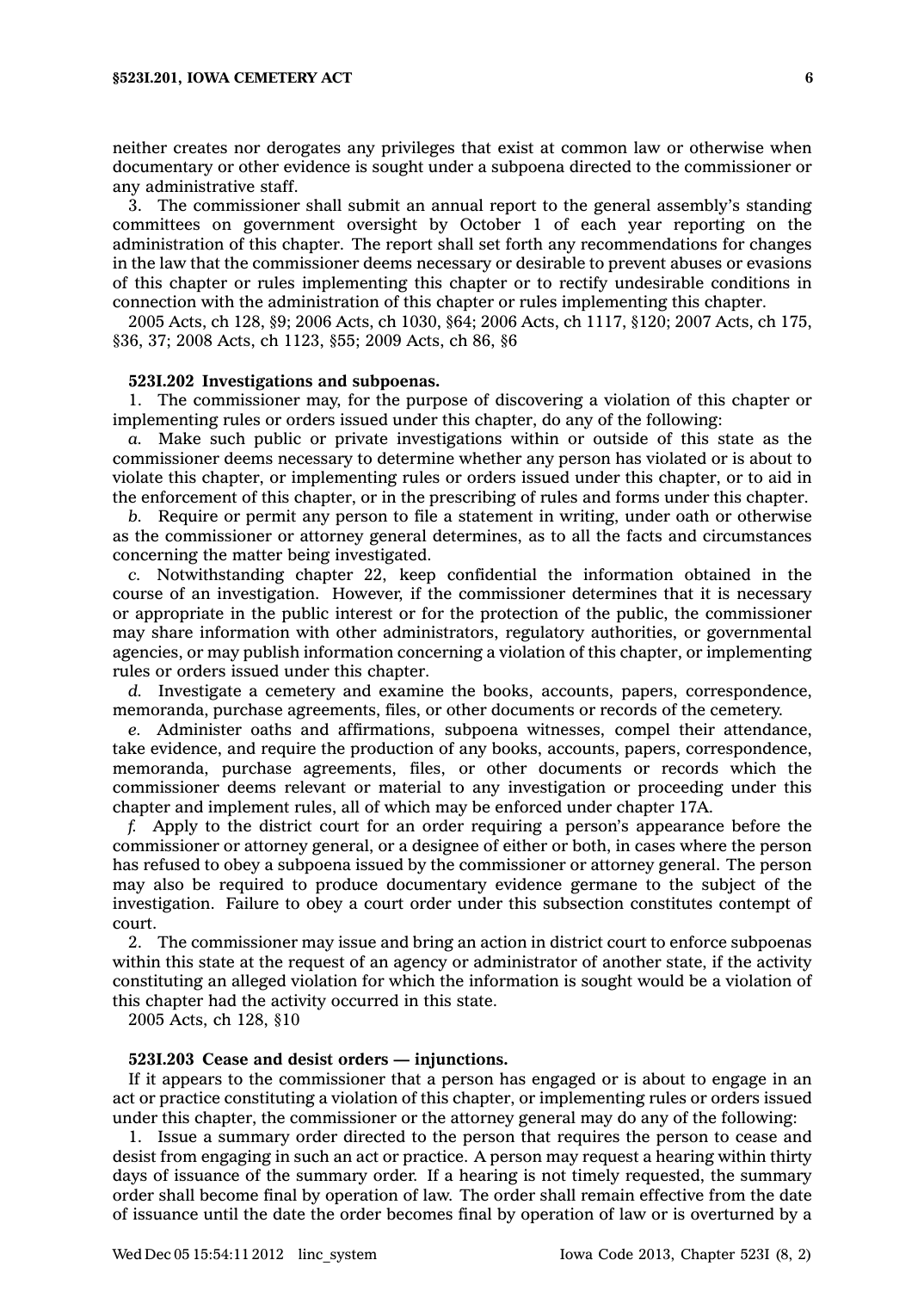presiding officer following <sup>a</sup> request for hearing. Section 17A.18A is inapplicable to summary cease and desist orders issued under this section.

2. Bring an action in the district court in any county of the state for an injunction to restrain <sup>a</sup> person subject to this chapter and any agents, employees, or associates of the person from engaging in conduct or practices deemed contrary to the public interest. In any proceeding for an injunction, the commissioner or attorney general may apply to the court for <sup>a</sup> subpoena to require the appearance of <sup>a</sup> defendant and the defendant's agents, employees, or associates and for the production of any books, accounts, papers, correspondence, memoranda, purchase agreements, files, or other documents or records germane to the hearing upon the petition for an injunction. Upon <sup>a</sup> proper showing, <sup>a</sup> permanent or temporary injunction, restraining order, or writ of mandamus shall be granted and <sup>a</sup> receiver may be appointed for the defendant or the defendant's assets. The commissioner or attorney general shall not be required to post <sup>a</sup> bond.

2005 Acts, ch 128, §11

#### **523I.204 Court action for failure to cooperate.**

1. If <sup>a</sup> person fails or refuses to file <sup>a</sup> statement or report or to produce any books, accounts, papers, correspondence, memoranda, purchase agreements, files, or other documents or records, or to obey <sup>a</sup> subpoena issued by the commissioner, the commissioner may refer the matter to the attorney general, who may apply to <sup>a</sup> district court to enforce compliance. The court may order any or all of the following:

*a.* Injunctive relief restricting or prohibiting the offer or sale of memorials, memorialization, opening and closing services, scattering services, interment rights, or <sup>a</sup> combination thereof.

*b.* Production of documents or records including but not limited to books, accounts, papers, correspondence, memoranda, purchase agreements, files, or other documents or records.

*c.* Such other relief as may be required.

2. A court order issued pursuant to subsection 1 is effective until the person files the statement or report or produces the documents requested, or obeys the subpoena.

2005 Acts, ch 128, §12

## **523I.205 Prosecution for violations of law — civil penalties.**

1. A violation of this chapter or rules adopted or orders issued under this chapter is <sup>a</sup> violation of section 714.16, subsection 2, paragraph *"a"*. The remedies and penalties provided by section 714.16, including but not limited to injunctive relief and penalties, apply to violations of this chapter.

2. If the commissioner believes that grounds exist for the criminal prosecution of persons subject to this chapter for violations of this chapter or any other law of this state, the commissioner may forward to the attorney general or the county attorney the grounds for the belief, including all evidence in the commissioner's possession, so that the attorney general or the county attorney may proceed with the matter as deemed appropriate. At the request of the attorney general, the county attorney shall appear and prosecute the action when brought in the county attorney's county.

3. A person who violates <sup>a</sup> provision of this chapter or rules adopted or orders issued under this chapter may be subject to civil penalties in addition to criminal penalties. The commissioner may impose, assess, and collect <sup>a</sup> civil penalty not exceeding ten thousand dollars for each violation. For the purposes of computing the amount of each civil penalty, each day of <sup>a</sup> continuing violation constitutes <sup>a</sup> separate violation. All civil penalties collected pursuant to this section shall be deposited as provided in section 505.7.

2005 Acts, ch 128, §13; 2009 Acts, ch 181, §101

### **523I.206 Cooperation with other agencies.**

1. The commissioner may cooperate with any governmental law enforcement or regulatory agency to encourage uniform interpretation and administration of this chapter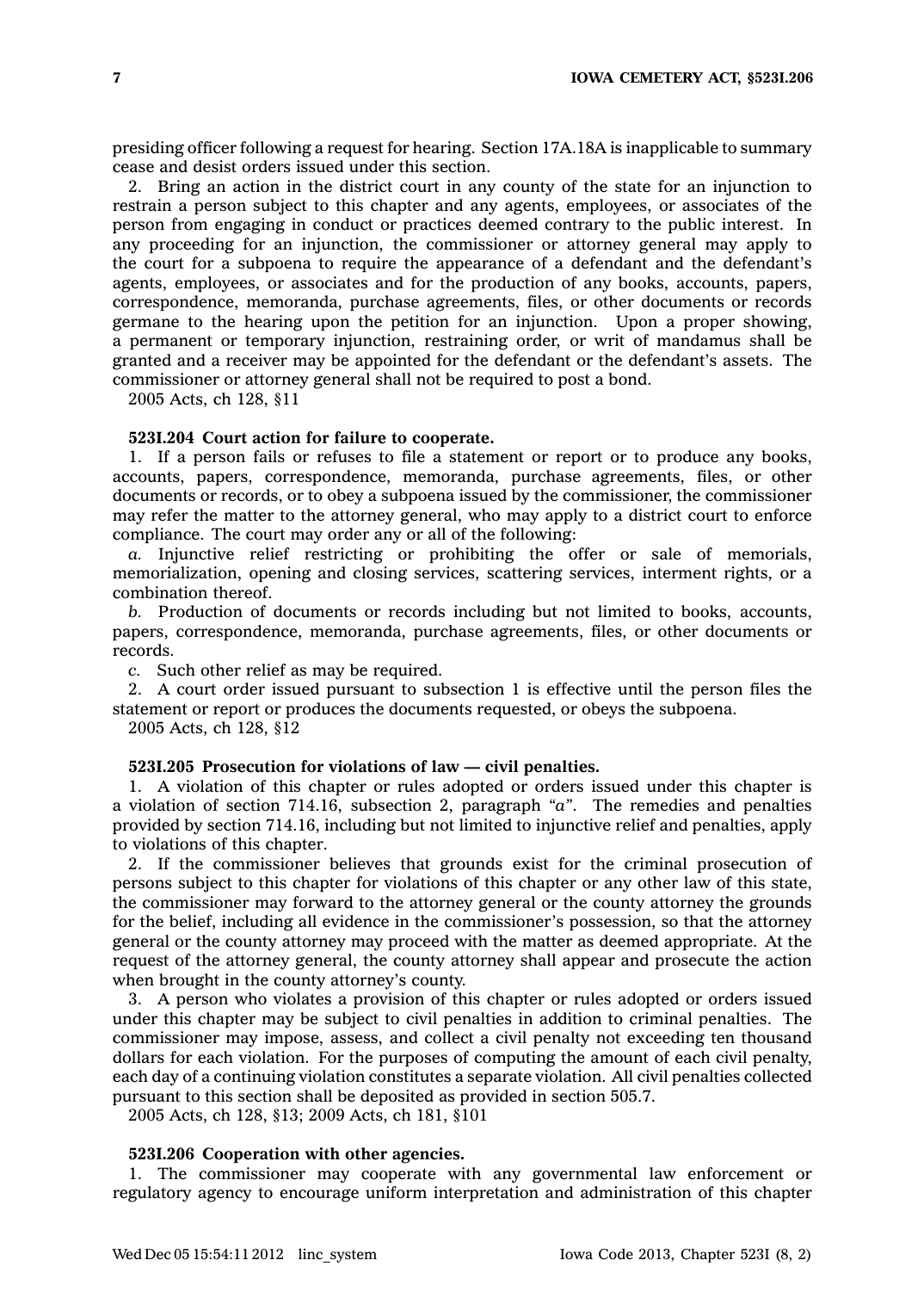and effective enforcement of this chapter and effective regulation of the sale of memorials, memorialization, and cemeteries.

- 2. Cooperation with other agencies may include but is not limited to:
- *a.* Making <sup>a</sup> joint examination or investigation.
- *b.* Holding <sup>a</sup> joint administrative hearing.
- *c.* Filing and prosecuting <sup>a</sup> joint civil or administrative proceeding.
- *d.* Sharing and exchanging personnel.
- *e.* Sharing and exchanging relevant information and documents.
- *f.* Formulating, in accordance with chapter 17A, rules or proposed rules on matters such as statements of policy, regulatory standards, guidelines, and interpretive opinions.
	- 2005 Acts, ch 128, §14

### **523I.207 Rules, forms, and orders.**

1. Under chapter 17A, the commissioner may from time to time make, amend, and rescind such rules, forms, and orders as are necessary or appropriate for the protection of purchasers and the public and to administer the provisions of this chapter, its implementing rules, and orders issued under this chapter.

2. A rule, form, or order shall not be made, amended, or rescinded unless the commissioner finds that the action is necessary or appropriate to protect purchasers and the public and is consistent with the policies and provisions of this chapter, its implementing rules, and orders issued under this chapter.

3. A provision of this chapter imposing any liability does not apply to an act done or omitted in good faith in conformity with any rule, form, or order of the commissioner. 2005 Acts, ch 128, §15

## **523I.208 Date of filing — interpretive opinions.**

1. A document is filed when it is received by the commissioner.

2. Requests for interpretive opinions may be granted in the commissioner's discretion. 2005 Acts, ch 128, §16

## **523I.209 Misleading filings.**

It is unlawful for <sup>a</sup> person to make or cause to be made, in any document filed with the commissioner, or in any proceeding under this chapter, any statement of material fact which is, at the time and in the light of the circumstances under which it is made, false or misleading, or, in connection with such statement, to omit to state <sup>a</sup> material fact necessary in order to make the statements made, in the light of the circumstances under which they are made, not misleading.

2005 Acts, ch 128, §17

## **523I.210 Misrepresentations of government approval.**

It is unlawful for <sup>a</sup> seller under this chapter to represent or imply in any manner that the seller has been sponsored, recommended, or approved, or that the seller's abilities or qualifications have in any respect been passed upon by the commissioner.

2005 Acts, ch 128, §18

## **523I.211 Fraudulent practices.**

A person who commits any of the following acts commits <sup>a</sup> fraudulent practice which is punishable as provided in chapter 714:

1. Knowingly fails to comply with any requirement of this chapter.

2. Knowingly makes, causes to be made, or subscribes to <sup>a</sup> false statement or representation in <sup>a</sup> report or other document required under this chapter, or implementing rules or orders, or renders such <sup>a</sup> report or document misleading through the deliberate omission of information properly belonging in the report or document.

3. Conspires to defraud in connection with the sale of memorials, memorialization, opening and closing services, scattering services, interment rights, or <sup>a</sup> combination thereof under this chapter.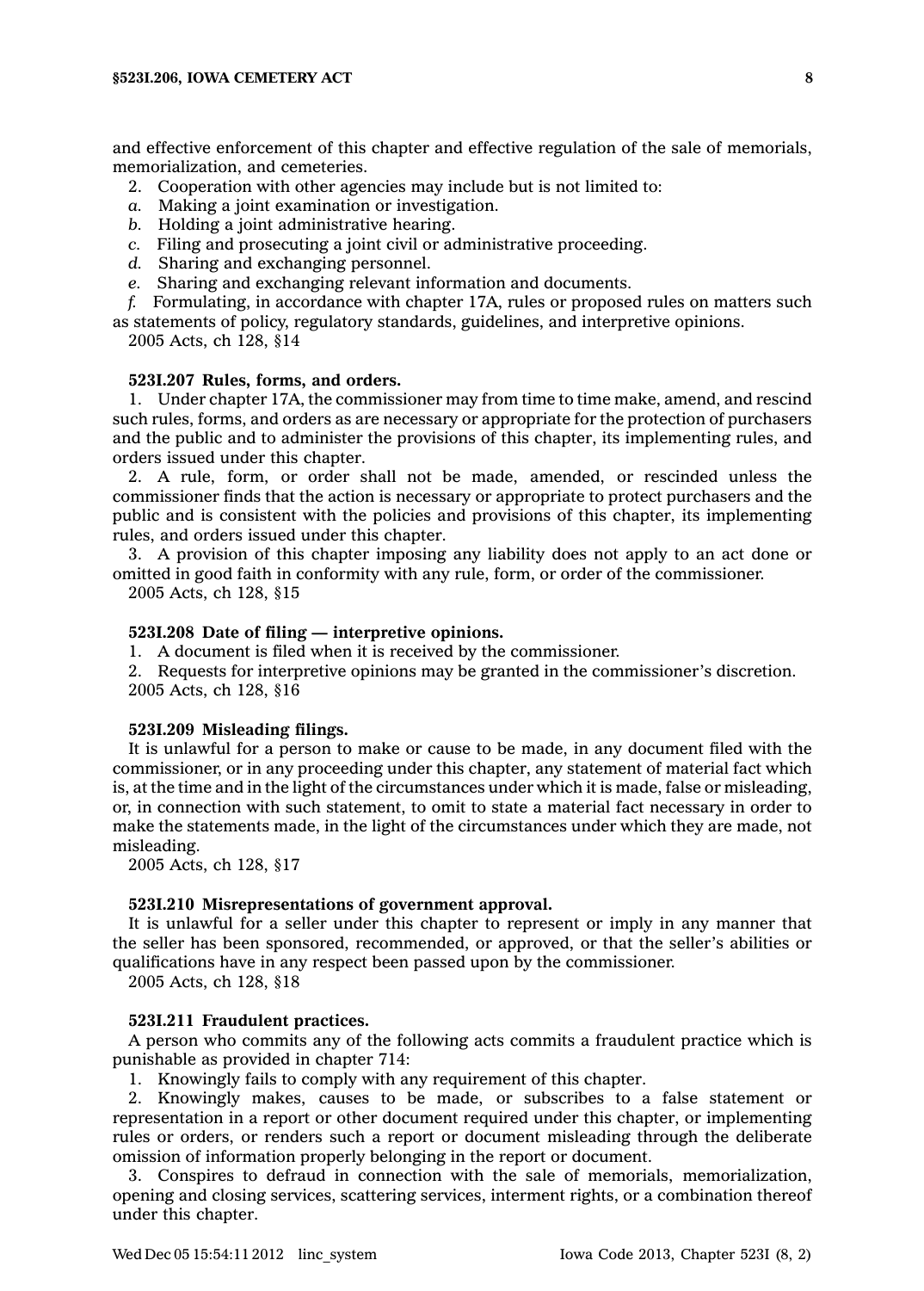4. Fails to deposit funds under this chapter or withdraws funds in <sup>a</sup> manner inconsistent with this chapter.

5. Knowingly sells memorials, memorialization, opening and closing services, scattering services, interment rights, or <sup>a</sup> combination thereof without the permits required under this chapter.

6. Deliberately misrepresents or omits <sup>a</sup> material fact relative to the sale of memorials, memorialization, opening and closing services, scattering services, interment rights, or <sup>a</sup> combination thereof.

2005 Acts, ch 128, §19

#### **523I.212 Receiverships.**

1. The commissioner shall notify the attorney general of the potential need for establishment of <sup>a</sup> receivership if the commissioner finds that <sup>a</sup> cemetery subject to this chapter meets one or more of the following conditions:

*a.* Is insolvent.

*b.* Has utilized trust funds for personal or business purposes in <sup>a</sup> manner inconsistent with this chapter.

*c.* The amount held in trust in <sup>a</sup> maintenance fund or care fund is less than the amount required by this chapter.

*d.* A receivership has been established for <sup>a</sup> seller subject to chapter 523A who owns or operates <sup>a</sup> cemetery that is subject to this chapter.

2. The commissioner or attorney general may apply to the district court in any county of the state for the establishment of <sup>a</sup> receivership. Upon proof that any of the conditions described in this section have occurred, the court may grant <sup>a</sup> receivership. The commissioner may request that the insurance division be named as <sup>a</sup> receiver or that the court appoint <sup>a</sup> third party as <sup>a</sup> receiver. If the division is appointed as <sup>a</sup> receiver, the division shall not be subject to the requirements concerning an oath and surety bond contained in section 680.3.

3. In addition to the powers granted to receivers under chapter 680, <sup>a</sup> receiver appointed under this section shall be granted all powers necessary to locate and to temporarily preserve and protect perpetual care trust funds, consumer and business assets, interment records, records of consumer purchases of interment rights, and records of consumer purchases of funeral services and funeral or cemetery merchandise as defined in chapter 523A. The receiver shall also be granted such powers as are necessary in the course of the receivership to temporarily preserve and protect <sup>a</sup> cemetery or burial site and to temporarily restore or sustain cemetery operations, including interments, as operating funds or trust funds become available.

4. The commissioner may petition the court to terminate <sup>a</sup> receivership at any time and to enter such orders as are necessary to transfer the duty to preserve and protect the physical integrity of the cemetery or burial site, the interment records, and other records documenting consumer purchases of interment rights to the applicable governmental subdivision, as provided in section 523I.316, subsection 3. The court shall grant the petition if following the first one hundred twenty days of the receivership such duty to preserve and protect cannot be reasonably assumed by <sup>a</sup> private entity, association, or by other means.

2005 Acts, ch 128, §20; 2007 Acts, ch 175, §38 – 40 Referred to in §523A.811, 523I.213

### **523I.213 Insurance division's enforcement fund.**

A special revenue fund in the state treasury, to be known as the insurance division's enforcement fund, is created under the authority of the commissioner. The commissioner shall allocate annually from the examination fees paid pursuant to section 523I.808, an amount not exceeding fifty thousand dollars, for deposit to the insurance division's enforcement fund. The moneys in the enforcement fund shall be retained in the fund. The moneys are appropriated and, subject to authorization by the commissioner, shall be used to pay examiners, examination expenses, investigative expenses, the expenses of consumer education, compliance, and education programs for filers and other regulated persons, and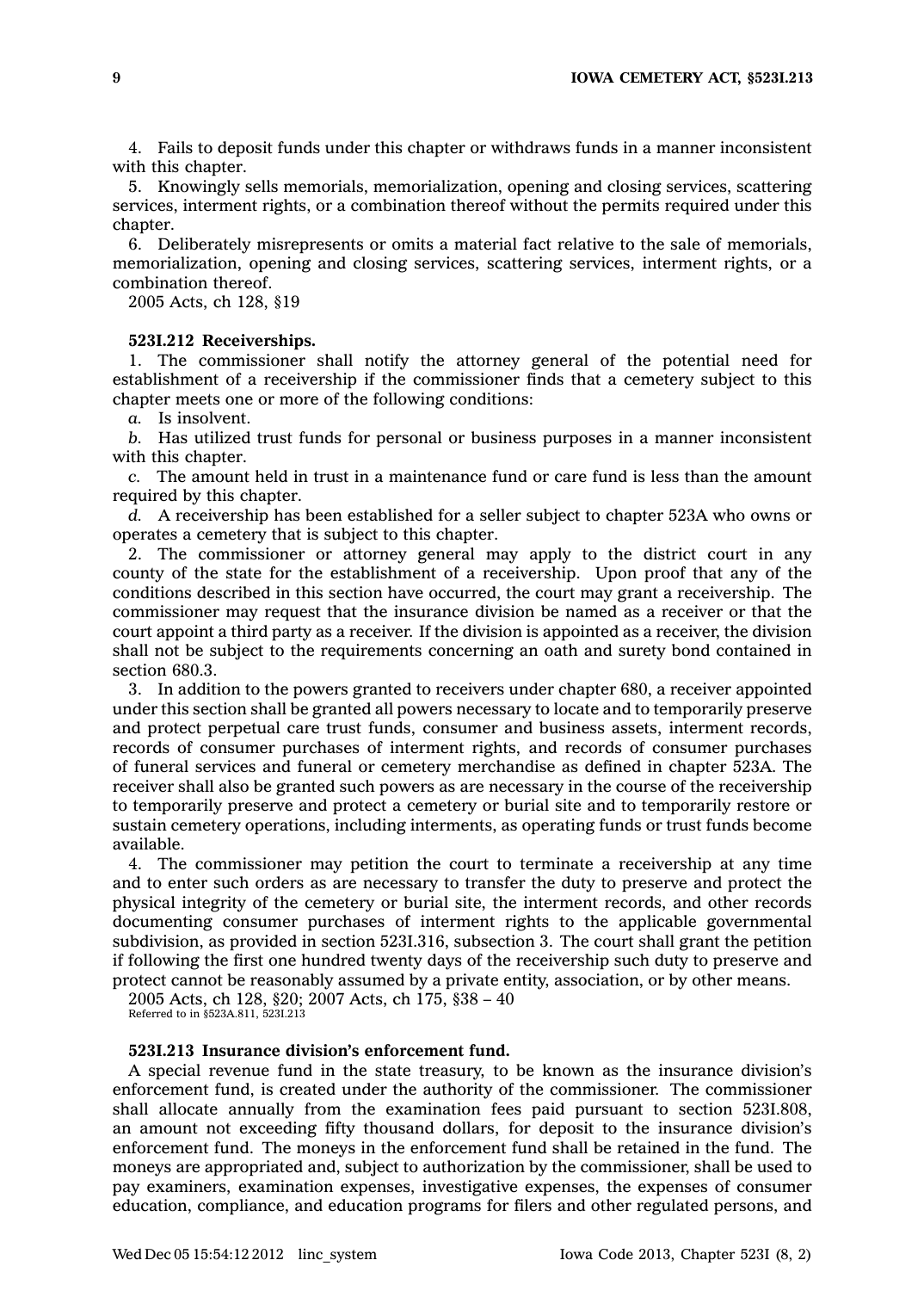educational or compliance program materials, the expenses of <sup>a</sup> toll-free telephone line for consumer complaints, and the expenses of receiverships of perpetual care cemeteries established under section 523I.212.

2005 Acts, ch 128, §21; 2007 Acts, ch 175, §41

### **523I.213A Examinations — authority and scope.**

1. The commissioner or the commissioner's designee may conduct an examination under this chapter of any cemetery as often as the commissioner deems appropriate. If <sup>a</sup> cemetery has <sup>a</sup> trust arrangement, the commissioner shall conduct an examination not less than once every five years.

2. A cemetery shall reimburse the division for the expense of conducting the examination unless the commissioner waives this requirement or the seller has previously provided to the commissioner <sup>a</sup> certified copy of an audit conducted by an independent certified public accountant verifying compliance with this chapter for each year in question and the examination conducted by the commissioner does not disclose that the seller has not complied with this chapter for the years in question. The expense of an examination involving multiple cemeteries or other persons shall be prorated among them upon any reasonable basis as determined by the commissioner.

3. For purposes of completing an examination pursuant to this chapter, the commissioner may examine or investigate any person, or the business of any person, if the examination or investigation is, in the sole discretion of the commissioner, necessary or material to the examination of the cemetery.

4. Upon determining that an examination should be conducted, the commissioner or the commissioner's designee may appoint one or more examiners to perform the examination and instruct them as to the scope of the examination.

5. A cemetery or person from whom information is sought, and its officers, directors, and agents shall provide to the examiners appointed under subsection 4, timely, convenient, and free access at their offices, at all reasonable hours, to all books, records, accounts, papers, documents, and all electronic or other recordings related to the property, assets, business, and affairs of the cemetery being examined and shall facilitate the examination as much as possible. If <sup>a</sup> cemetery, by its officers, directors, employees, or agents, refuses to submit to an examination as provided in this chapter, the commissioner shall immediately report the refusal to the attorney general, who shall then immediately apply to district court for the appointment of <sup>a</sup> receiver to administer the final affairs of the cemetery.

6. This section shall not be construed to limit the commissioner's authority to terminate or suspend any examination in order to pursue other legal or regulatory actions pursuant to this chapter. Findings of fact and conclusions made pursuant to an examination are deemed to be prima facie evidence in any legal or regulatory action.

7. Notwithstanding chapter 22, the commissioner shall not make information obtained in the course of an examination public, except when <sup>a</sup> duty under this chapter requires the commissioner to take action against <sup>a</sup> cemetery or to cooperate with another law enforcement agency, or when the commissioner is called as <sup>a</sup> witness in <sup>a</sup> civil or criminal proceeding.

2007 Acts, ch 175, §42; 2010 Acts, ch 1121, §29; 2011 Acts, ch 70, §47

Referred to in §22.7

### **523I.213B Venue.**

All actions relating to the enforcement of this chapter shall be governed by the laws of the state of Iowa. Venue of any action relating to enforcement of this chapter may be in <sup>a</sup> court of competent jurisdiction in Polk county, at the discretion of the commissioner.

2007 Acts, ch 175, §43

## **523I.214 Violations of law — referrals to the Iowa department of public health.**

If the commissioner discovers <sup>a</sup> violation of <sup>a</sup> provision of this chapter or any other state law or rule concerning the disposal or transportation of human remains, the commissioner shall forward all evidence in the possession of the commissioner concerning such <sup>a</sup> violation to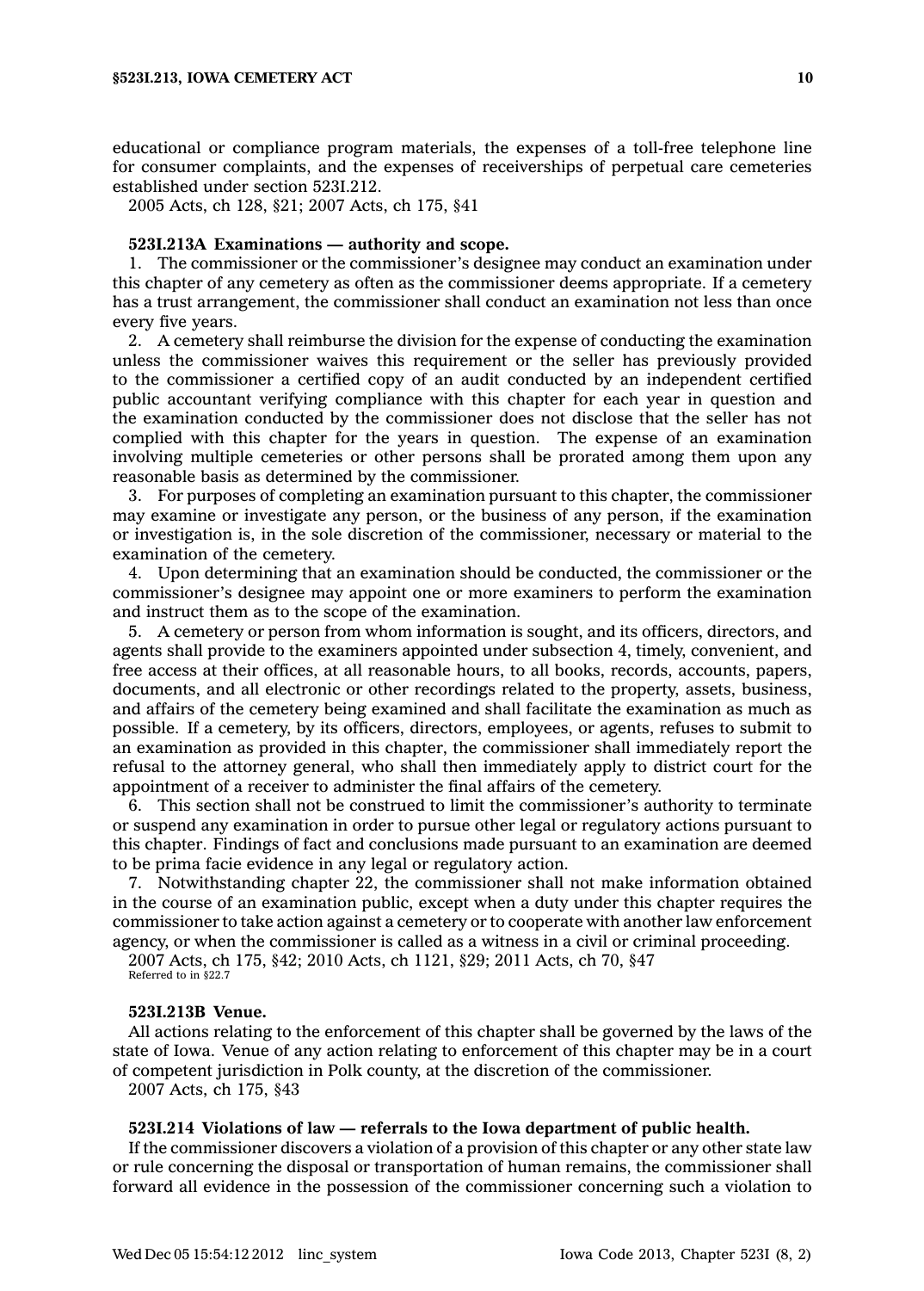the Iowa department of public health for such proceedings as the Iowa department of public health deems appropriate.

2005 Acts, ch 128, §22

## SUBCHAPTER III

## CEMETERY MANAGEMENT

### **523I.301 Disclosure requirements — prices and fees.**

1. A cemetery shall disclose, prior to the sale of interment rights, whether opening and closing of the interment space is included in the purchase of the interment rights. If opening and closing services are not included in the sale and the cemetery offers opening and closing services, the cemetery must disclose that the price for this service is subject to change and disclose the current prices for opening and closing services provided by the cemetery.

2. The cemetery shall fully disclose all fees required for interment, entombment, or inurnment of human remains.

3. A person owning interment rights may sell those rights to third parties. The cemetery shall fully disclose, in the cemetery's rules, any requirements necessary to transfer title of interment rights to <sup>a</sup> third party.

2005 Acts, ch 128, §23

## **523I.302 Installation of outer burial containers.**

A cemetery shall provide services necessary for the installation of outer burial containers or other similar merchandise sold by the cemetery. This section shall not require the cemetery to provide for opening and closing of interment or entombment space, unless an agreement executed by the cemetery expressly provides otherwise.

2005 Acts, ch 128, §24

#### **523I.303 Access by funeral directors.**

A cemetery shall not deny access to <sup>a</sup> licensed funeral director who is conducting funeral services or supervising the interment or disinterment of human remains.

2005 Acts, ch 128, §25

## **523I.304 Rulemaking and enforcement.**

1. A cemetery may adopt, amend, and enforce rules for the use, care, control, management, restriction, and protection of the cemetery, as necessary for the proper conduct of the business of the cemetery, including but not limited to the use, care, and transfer of any interment space or right of interment.

2. A cemetery may restrict and limit the use of all property within the cemetery by rules that do, but are not limited to doing, all of the following:

*a.* Prohibit the placement of memorials or memorialization, buildings, or other types of structures within any portion of the cemetery.

*b.* Regulate the uniformity, class, and kind of memorials and memorialization and structures within the cemetery.

*c.* Regulate the scattering or placement of cremated remains within the cemetery.

*d.* Prohibit or regulate the placement of nonhuman remains within the cemetery.

*e.* Prohibit or regulate the introduction or care of trees, shrubs, and other types of plants within the cemetery.

*f.* Regulate the right of third parties to open, prepare for interment, and close interment spaces.

*g.* Prohibit interment in any part of the cemetery not designated as an interment space.

*h.* Prevent the use of space for any purpose inconsistent with the use of the property as <sup>a</sup> cemetery.

3. A cemetery shall not adopt or enforce <sup>a</sup> rule that prohibits interment because of the race, color, or national origin of <sup>a</sup> decedent. A provision of <sup>a</sup> contract or <sup>a</sup> certificate of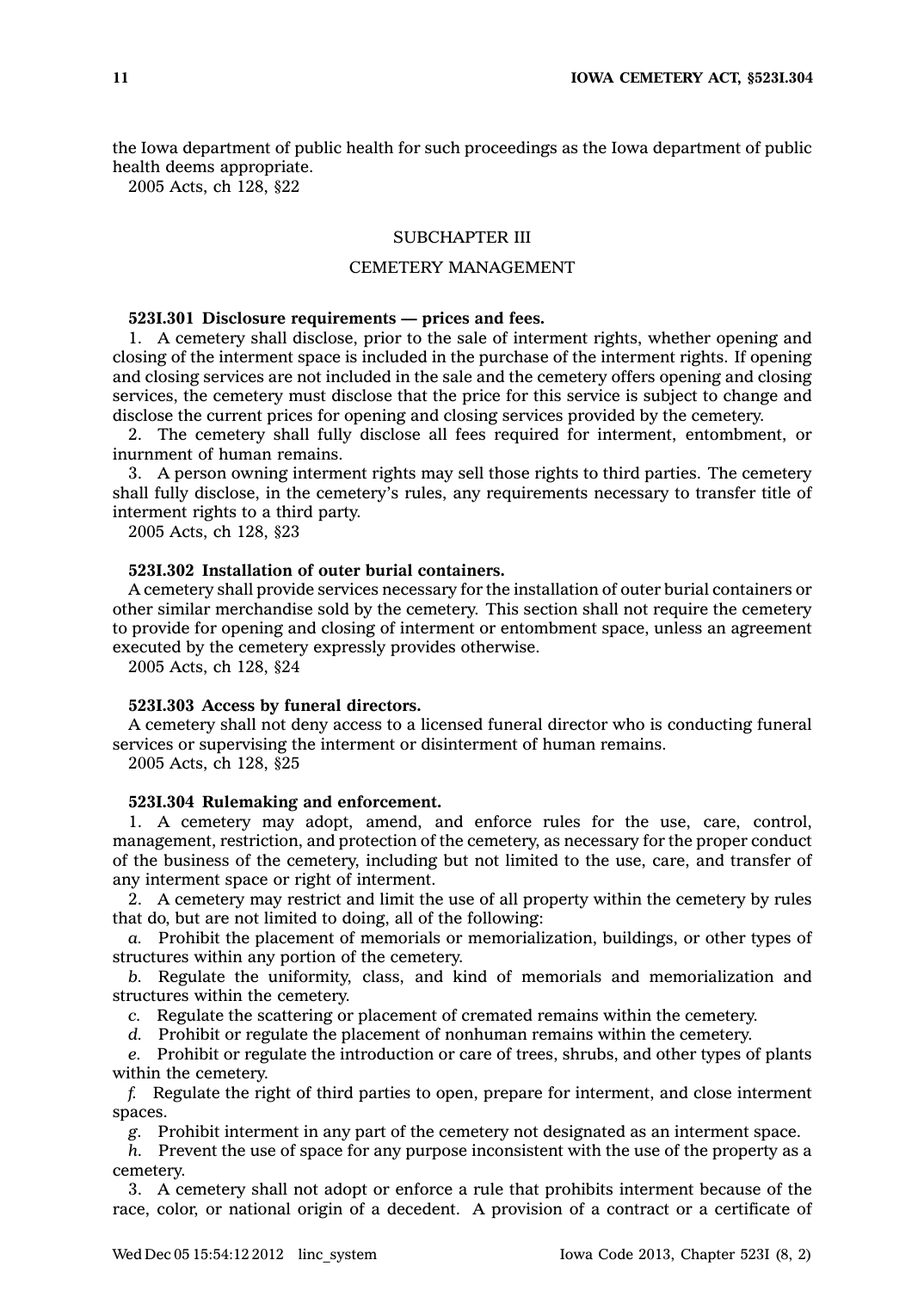ownership or other instrument conveying interment rights that prohibits interment in <sup>a</sup> cemetery because of the race, color, or national origin of <sup>a</sup> decedent is void.

4. A cemetery's rules shall be plainly printed or typewritten and maintained for inspection in the office of the cemetery or, if the cemetery does not have an office, in another suitable place within the cemetery. The cemetery's rules shall be provided to owners of interment spaces upon request.

5. A cemetery's rules shall specify the cemetery's obligations in the event that interment spaces, memorials, or memorialization are damaged or defaced by acts of vandalism. The rules may specify <sup>a</sup> multiyear restoration of an interment space, or <sup>a</sup> memorial or memorialization when the damage is extensive or when money available from the cemetery's trust fund is inadequate to complete repairs immediately. The owner of an interment space, or <sup>a</sup> memorial or memorialization that has been damaged or defaced shall be notified by the cemetery by restricted certified mail at the owner's last known address within sixty days of the discovery of the damage or defacement. The rules shall specify whether the owner is liable, in whole or in part, for the cost to repair or replace an interment space or <sup>a</sup> damaged or defaced memorial or memorialization.

6. The cemetery shall not approve any rule which unreasonably restricts competition, or which unreasonably increases the cost to the owner of interment rights in exercising these rights.

7. A cemetery owned and controlled by <sup>a</sup> governmental subdivision shall adopt and enforce <sup>a</sup> rule allowing any veteran who is <sup>a</sup> landowner or who lives within the governmental subdivision to purchase an interment space and to be interred within the cemetery. The rule shall also allow any veteran who purchases an interment space within the cemetery to purchase an interment space for interment of the spouse of the veteran if such <sup>a</sup> space is available and shall allow the surviving spouse of <sup>a</sup> veteran interred within the cemetery to purchase an interment space and be interred within the cemetery if such <sup>a</sup> space is available. For the purposes of this section, *"veteran"* means the same as defined in section 35.1.

2005 Acts, ch 128, §26; 2007 Acts, ch 175, §44; 2009 Acts, ch 164, §5, 7; 2012 Acts, ch 1067, §1

[T] Subsection 7 amended

## **523I.305 Memorials and memorialization.**

1. *Authorization.* A cemetery is entitled to determine whether <sup>a</sup> person requesting installation of <sup>a</sup> memorial is authorized to do so, to the extent that this can be determined from the records of the cemetery, as is consistent with the cemetery's rules. The owner of an interment space or the owner's agent may authorize <sup>a</sup> memorial dealer or independent third party to perform all necessary work related to preparation and installation of <sup>a</sup> memorial.

2. *Conformity with cemetery rules.* A person selling <sup>a</sup> memorial shall review the rules of the cemetery where the memorial is to be installed to ensure that the memorial will comply with those rules prior to ordering or manufacturing the memorial.

3. *Specifications.* Upon request, <sup>a</sup> cemetery shall provide reasonable written specifications and instructions governing installation of memorials, which shall apply to all installations whether performed by the cemetery or another person. The written specifications shall include provisions governing hours of installation or any other relevant administrative requirements of the cemetery. A copy of these specifications and instructions shall be provided upon request, without charge, to the owner of the interment space, next of kin, or <sup>a</sup> personal representative or agent of the owner, including the person installing the memorial. The person installing the memorial shall comply with the cemetery's written installation specifications and instructions. In order to verify that <sup>a</sup> memorial is installed on the proper interment space in accordance with cemetery rules and regulations, the cemetery shall mark the place on the interment space where the memorial is to be installed and shall inspect the installation when completed. This subsection shall not be construed to require that <sup>a</sup> cemetery lay out or engineer an interment space for the installation of <sup>a</sup> memorial. A cemetery shall not adopt or enforce any rule prohibiting the installation of <sup>a</sup> memorial by <sup>a</sup> memorial dealer or independent third party, unless the rule is applicable to all memorials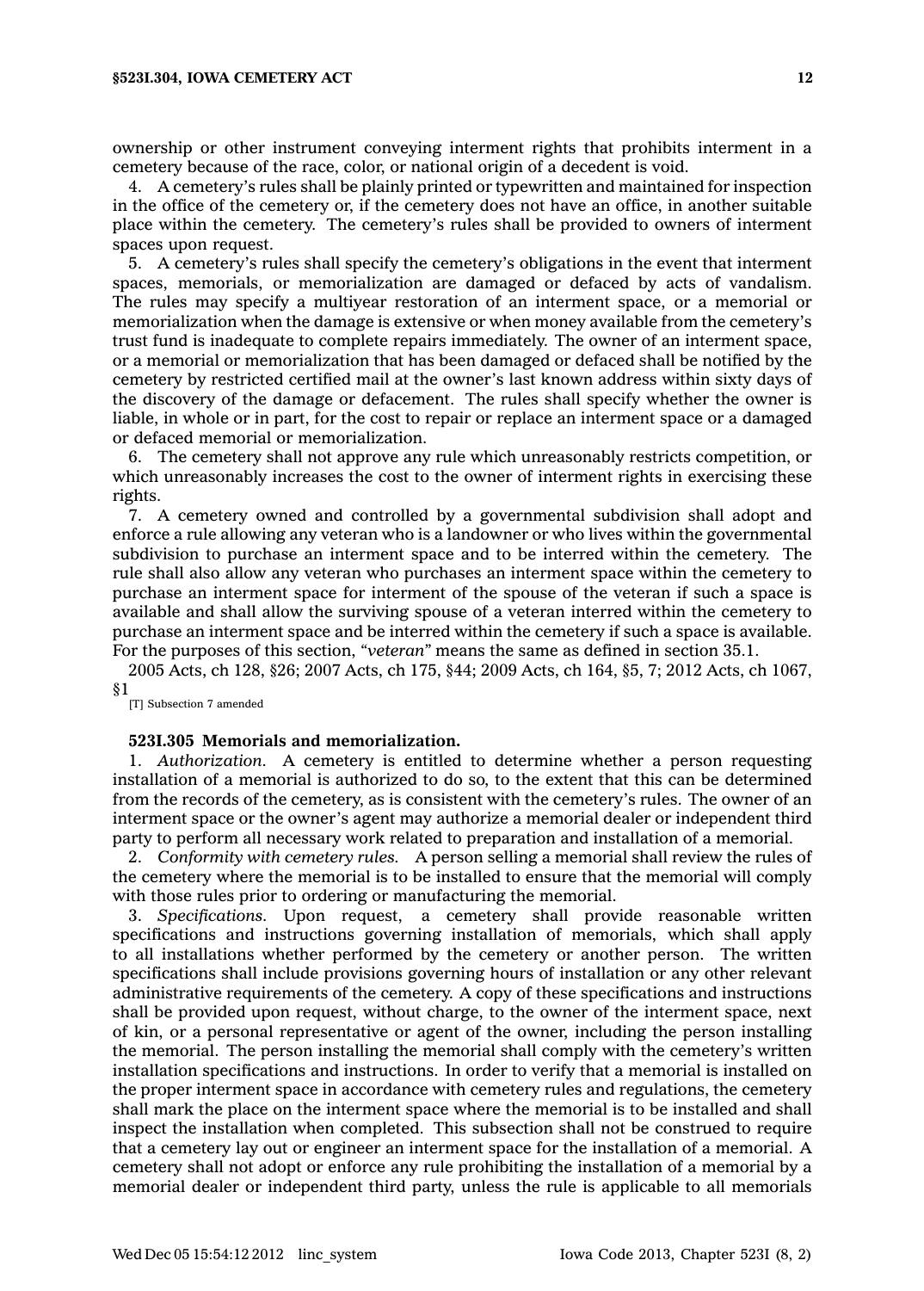from whatever source obtained and enforced uniformly for all memorials installed in the cemetery.

4. *Written notice.* A memorial dealer or independent third party shall provide the cemetery with at least seven business days' prior written notice of intent to install <sup>a</sup> memorial at the cemetery, or such lesser notice as the cemetery deems acceptable. The notice shall contain the full name, address, and relationship of the memorial's purchaser to the person interred in the interment space or the owner of the interment space, if different. The notice shall also contain the color, type, and size of the memorial, the material, the inscription, and the full name and interment date of the person interred in the interment space.

5. *Preparation and installation.*

*a.* A person installing <sup>a</sup> memorial shall be responsible to the cemetery for any damage caused to the cemetery grounds, including roadways, other than normal use during installation of the memorial.

*b.* Installation work shall cease during any nearby funeral procession or committal service.

*c.* Installation work shall be done during the cemetery's normal weekday hours or at such other times as may be arranged with the cemetery.

*d.* A memorial must comply with the cemetery's rules. In the event of noncompliance, the person installing <sup>a</sup> memorial is responsible for removal of the memorial and shall pay any reasonable expenses incurred by the cemetery in connection with the memorial's removal.

*e.* The cemetery shall, without charge, provide information as described on the cemetery's map or plat necessary to locate the place where <sup>a</sup> memorial is to be installed and any other essential information the person installing the memorial needs to locate the proper interment space.

*f.* A person installing <sup>a</sup> memorial shall follow the cemetery's instructions regarding the positioning of the memorial.

*g.* During the excavation, all sod and dirt shall be carefully removed with no sod or dirt left on the interment space except the amount needed to fill the space between the memorial and the adjacent lawn.

*h.* A person installing <sup>a</sup> memorial shall carefully fill in any areas around the memorial with topsoil or sand, in accordance with the cemetery's written instructions.

*i.* A person installing <sup>a</sup> memorial shall remove all equipment and any debris which has accumulated during installation of the memorial.

*j.* A person installing <sup>a</sup> memorial shall check to see if any adjacent memorials have become soiled or dirty during installation of the memorial and, if so, clean the adjacent memorials.

*k.* If the person who is installing <sup>a</sup> memorial damages any cemetery property, the person shall notify the cemetery immediately. The person installing the memorial shall then repair the damage as soon as possible, upon approval by the cemetery. The cemetery may require <sup>a</sup> person installing <sup>a</sup> memorial to provide current proof of workers' compensation insurance as required by state law and current proof of liability insurance, sufficient to indemnify the cemetery against claims resulting from installation of the memorial. Proof of liability insurance in an amount of one million dollars or more shall preclude the cemetery from requiring <sup>a</sup> person installing <sup>a</sup> memorial to obtain <sup>a</sup> performance bond.

*l.* If <sup>a</sup> cemetery has an office, <sup>a</sup> person installing <sup>a</sup> memorial shall immediately leave notice at the cemetery office when the memorial has been installed and all work related to the installation is complete.

6. *Inspection.* A cemetery may inspect the installation site of <sup>a</sup> memorial at any time. If the cemetery determines that cemetery rules are not being followed during the installation, the cemetery may order the installation to stop until the infraction is corrected. The cemetery shall provide written notice to the installer as soon as possible if the cemetery believes that any of the following have occurred:

*a.* The memorial has not been installed correctly.

*b.* The person installing the memorial has damaged property at the cemetery.

*c.* Other cemetery requirements for installation have not been met, such as removal of debris or equipment.

7. *Location and service charge.* A cemetery may charge <sup>a</sup> reasonable service charge for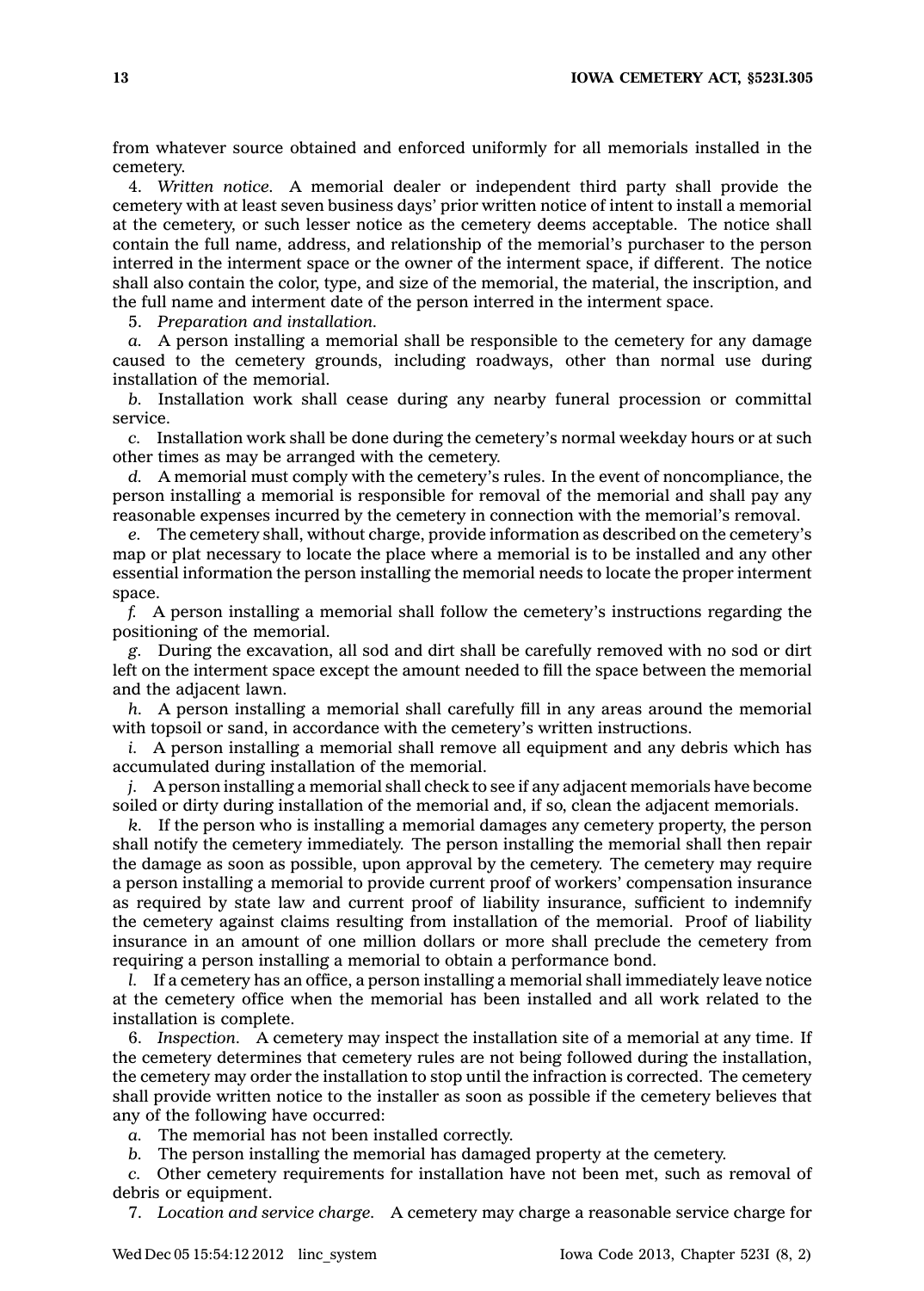allowing the installation of <sup>a</sup> memorial purchased or obtained from and installed by <sup>a</sup> person other than the cemetery or its agents. This service charge shall be based on the cemetery's actual labor costs, including fringe benefits, of those employees whose normal duty is to inspect the installation of memorials, in accordance with generally accepted accounting practices. General administrative and overhead costs and any other functions not related to actual inspection time shall be excluded from the service charge.

8. *Faulty installation.* If <sup>a</sup> memorial sinks, tilts, or becomes misaligned within twelve months of its installation and the cemetery believes the cause is faulty installation, the cemetery shall notify the person who installed the memorial in writing and the person who installed the memorial shall be responsible to correct the damage, unless the damage is caused by inadequate written specifications and instructions from the cemetery or acts of the cemetery and its agents or employees, including but not limited to running <sup>a</sup> backhoe over the memorial, carrying <sup>a</sup> vault or other heavy equipment over the memorial, or opening or closing an interment space adjacent to the memorial.

9. *Perpetual care.* A cemetery may require contributions from the purchaser of <sup>a</sup> memorial for perpetual care, if <sup>a</sup> perpetual care fund deposit is uniformly charged on every memorial installed in the cemetery.

2005 Acts, ch 128, §27; 2007 Acts, ch 175, §45

#### **523I.306 Commission or bonus unlawful.**

It shall be unlawful for any organization subject to the provisions of this chapter to pay or offer to pay to, or for any person, firm, or corporation to receive directly or indirectly, <sup>a</sup> commission or bonus or rebate or other thing of value, for or in connection with the sale of any interment space, lot, or part thereof, in any cemetery. The provisions of this section shall not apply to <sup>a</sup> person regularly employed and supervised by such organization or to <sup>a</sup> person, firm, corporation, or other entity licensed under chapter 523A that contracts with the cemetery to sell interment spaces or lots. The conduct of any person, firm, corporation, or other entity described in this section is the direct responsibility of the cemetery.

2005 Acts, ch 128, §28

#### **523I.307 Discrimination prohibited.**

It shall be unlawful for any organization subject to the provisions of this chapter to deny the privilege of interment of the remains of any deceased person in any cemetery solely because of the race, color, or national origin of such deceased person. Any contract, agreement, deed, covenant, restriction, or charter provision at any time entered into, or bylaw, rule, or regulation adopted or put in force, either subsequent or prior to July 4, 1953, authorizing, permitting, or requiring any organization subject to the provisions of this chapter to deny such privilege of interment because of race, color, or national origin of such deceased person is hereby declared to be null and void and in conflict with the public policy of this state. An organization subject to the provisions of this chapter or any director, officer, agent, employee, or trustee thereof, shall not be liable for damages or other relief, or be subjected to any action in any court of competent jurisdiction for refusing to commit any act unlawful under this chapter.

2005 Acts, ch 128, §29

### **523I.308 Speculation prohibited.**

A cemetery or any person representing <sup>a</sup> cemetery in <sup>a</sup> sales capacity shall not advertise or represent, in connection with the sale or attempted sale of any interment space, that the same is or will be <sup>a</sup> desirable speculative investment for resale purposes.

2005 Acts, ch 128, §30 [P] Similar provision, see §523I.802

#### **523I.309 Interment, relocation, or disinterment of remains.**

1. A person authorized to control the deceased person's remains under section 144C.5 shall have the right to control the interment, relocation, or disinterment of <sup>a</sup> decedent's remains within or from <sup>a</sup> cemetery.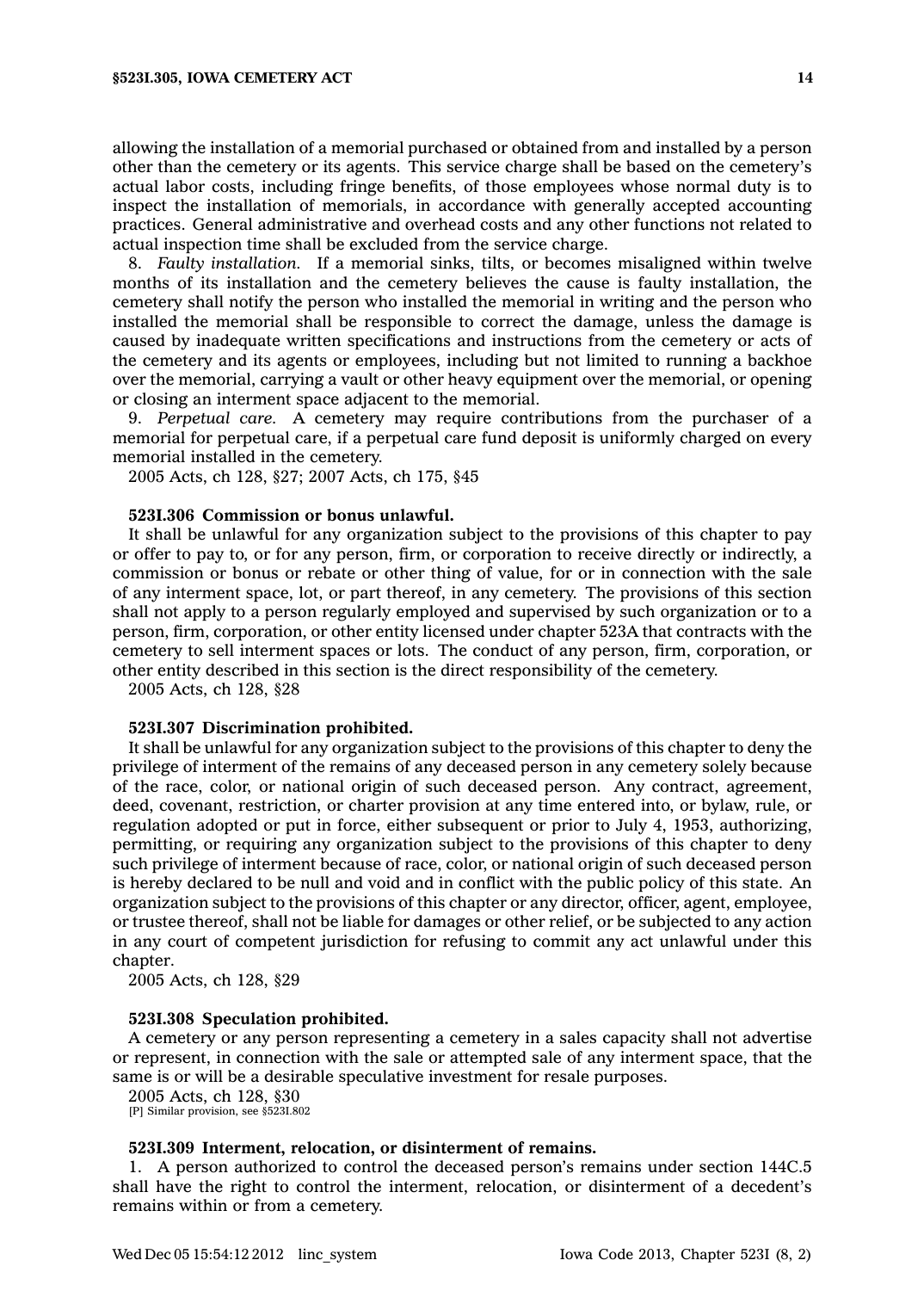2. A person who represents that the person knows the identity of <sup>a</sup> decedent and, in order to procure the interment, relocation, or disinterment of the decedent's remains, signs an order or statement, other than <sup>a</sup> death certificate, that warrants the identity of the decedent is liable for all damages that result, directly or indirectly, from that representation.

3. In the event of <sup>a</sup> dispute concerning the right to control the interment, relocation, or disinterment of <sup>a</sup> decedent's remains, the dispute may be resolved by <sup>a</sup> court of competent jurisdiction. A cemetery or entity maintaining <sup>a</sup> columbarium shall not be liable for refusing to accept the decedent's remains, relocate or disinter, inter or otherwise dispose of the decedent's remains, until the cemetery or entity maintaining <sup>a</sup> columbarium receives <sup>a</sup> court order or other suitable confirmation that the dispute has been resolved or settled.

4. *a.* If good cause exists to relocate or disinter remains interred in <sup>a</sup> cemetery, the remains may be removed from the cemetery pursuant to <sup>a</sup> disinterment permit as required under section 144.34, with the written consent of the cemetery, the current interment rights owner, and the person entitled to control the interment, relocation, or disinterment of the decedent's remains under section 144C.5.

*b.* If the consent required pursuant to paragraph *"a"* is not refused but cannot otherwise be obtained, the remains may be relocated or disinterred by permission of the district court of the county in which the cemetery is located upon <sup>a</sup> finding by the court that clear and convincing evidence of good cause exists to relocate or disinter the remains. Before the date of application to the court for permission to relocate or disinter remains under this subsection, notice must be given to the cemetery in which the remains are interred, each person whose consent is required for relocation or disinterment of the remains under paragraph *"a"*, and any other person that the court requires to be served.

*c.* For the purposes of this subsection, personal notice must be given not later than the eleventh day before the date of hearing on an application to the court for permission to relocate or disinter the remains, or notice by certified mail or restricted certified mail must be given not later than the sixteenth day before the date of hearing.

*d.* This subsection does not apply to the removal of remains from one interment space to another interment space in the same cemetery to correct an error, or relocation of the remains by the cemetery from an interment space for which the purchase price is past due and unpaid, to another suitable interment space.

5. A person who removes remains from <sup>a</sup> cemetery shall keep <sup>a</sup> record of the removal, and provide <sup>a</sup> copy to the cemetery, that includes all of the following:

*a.* The date the remains are removed.

*b.* The name of the decedent and age at death if those facts can be conveniently obtained.

*c.* The place to which the remains are removed.

*d.* The name of the cemetery and the location of the interment space from which the remains are removed.

6. A cemetery may disinter and relocate remains interred in the cemetery for the purpose of correcting an error made by the cemetery after obtaining <sup>a</sup> disinterment permit as required by section 144.34. The cemetery shall provide written notice describing the error to the commissioner and to the person who has the right to control the interment, relocation, or disinterment of the remains erroneously interred, by restricted certified mail at the person's last known address and sixty days prior to the disinterment. The notice shall include the location where the disinterment will occur and the location of the new interment space. A cemetery is not civilly or criminally liable for an erroneously made interment that is corrected in compliance with this subsection unless the error was the result of gross negligence or intentional misconduct.

7. Relocations and disinterments of human remains shall be done in compliance with sections 144.32 and 144.34. Relocations of human remains held in <sup>a</sup> columbarium shall be in compliance with the laws regulating the entity maintaining the columbarium.

2005 Acts, ch 128, §31; 2006 Acts, ch 1117, §121; 2008 Acts, ch 1051, §21, 22

## **523I.310 Sale of interment rights.**

1. For sales or transfers of interment rights made on or after July 1, 2005, <sup>a</sup> cemetery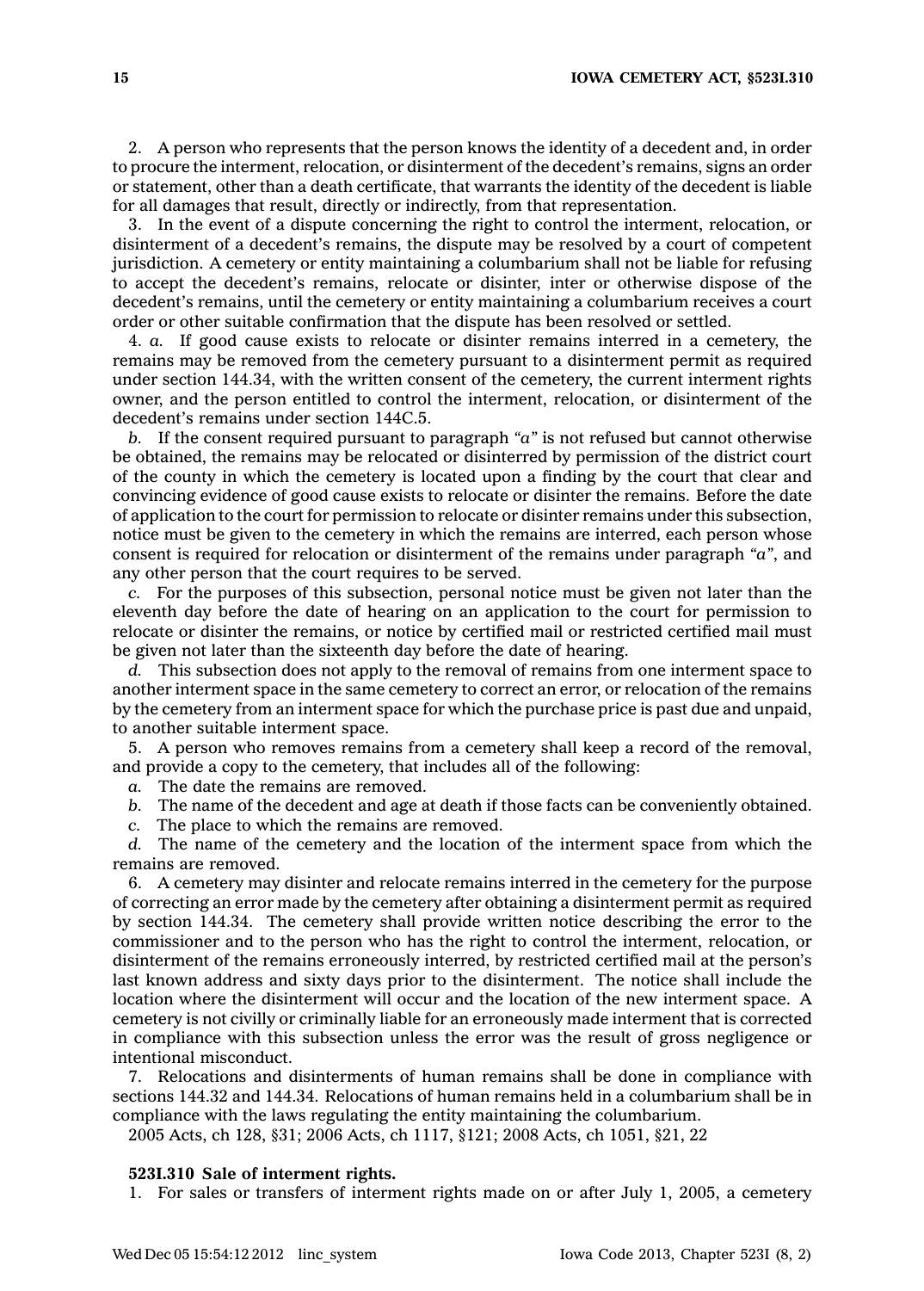shall issue <sup>a</sup> certificate of interment rights or other instrument evidencing the conveyance of exclusive rights of interment upon payment in full of the purchase price.

2. The interment rights in an interment space that is conveyed by <sup>a</sup> certificate of ownership or other instrument shall not be divided without the consent of the cemetery.

3. A conveyance of exclusive rights of interment shall be filed and recorded in the cemetery office. Any transfer of the ownership of interment rights shall be filed and recorded in the cemetery office. The cemetery may charge <sup>a</sup> reasonable recording fee to record the transfer of interment rights.

2005 Acts, ch 128, §32

## **523I.311 Records of interment rights and interment.**

1. For sales or transfers of interment rights made on or after July 1, 2005, <sup>a</sup> cemetery shall keep complete records identifying the owners of all interment rights sold by the cemetery and historical information regarding any transfers of ownership. The records shall include all of the following:

*a.* The name and last known address of each owner or previous owner of interment rights.

*b.* The date of each purchase or transfer of interment rights.

*c.* A unique numeric or alphanumeric identifier that identifies the location of each interment space sold by the cemetery.

2. For interments made on or after July 1, 2005, <sup>a</sup> cemetery shall keep <sup>a</sup> record of each interment in <sup>a</sup> cemetery. The records shall include all of the following:

*a.* The date the remains are interred.

*b.* The name, date of birth, and date of death of the decedent interred, if those facts can be conveniently obtained.

*c.* A unique numeric or alphanumeric identifier that identifies the location of the interment space where the remains are interred.

2005 Acts, ch 128, §33

#### **523I.312 Disclosure requirements — interment agreements.**

1. Each nonperpetual care cemetery shall have printed or stamped at the head of all of its contracts, deeds, statements, letterheads, and advertising material, the legend: "This is <sup>a</sup> nonperpetual care cemetery", and shall not sell any lot or interment space in the cemetery unless the purchaser of the interment space is informed that the cemetery is <sup>a</sup> nonperpetual care cemetery.

2. An agreement for interment rights under this chapter shall be written in clear, understandable language and do all of the following:

- *a.* Identify the seller and purchaser.
- *b.* Identify the salesperson.
- *c.* Specify the interment rights to be provided and the cost of each item.
- *d.* State clearly the conditions on which substitution will be allowed.
- *e.* Set forth the total purchase price and the terms under which it is to be paid.

*f.* State clearly whether the agreement is revocable or irrevocable, and if revocable, which parties have the authority to revoke the agreement.

*g.* State the amount or percentage of money to be placed in the cemetery's care or maintenance fund.

*h.* If the cemetery has <sup>a</sup> care fund, set forth an explanation that the care fund is an irrevocable trust, that deposits cannot be withdrawn even in the event of cancellation, and that the trust's income shall be used by the cemetery for its care.

*i.* Set forth an explanation of any fees or expenses that may be charged.

*j.* Set forth an explanation of whether amounts for perpetual care will be deposited in trust upon payment in full or on an allocable basis as payments are made.

*k.* Set forth an explanation of whether initial payments on agreements for multiple items of funeral and cemetery merchandise or services, or both, will be allocated first to the purchase of an interment space. If such an allocation is to be made, the agreement shall provide for the immediate transfer of such interment rights upon payment in full and prominently state that any applicable trust deposits under chapter 523A will not be made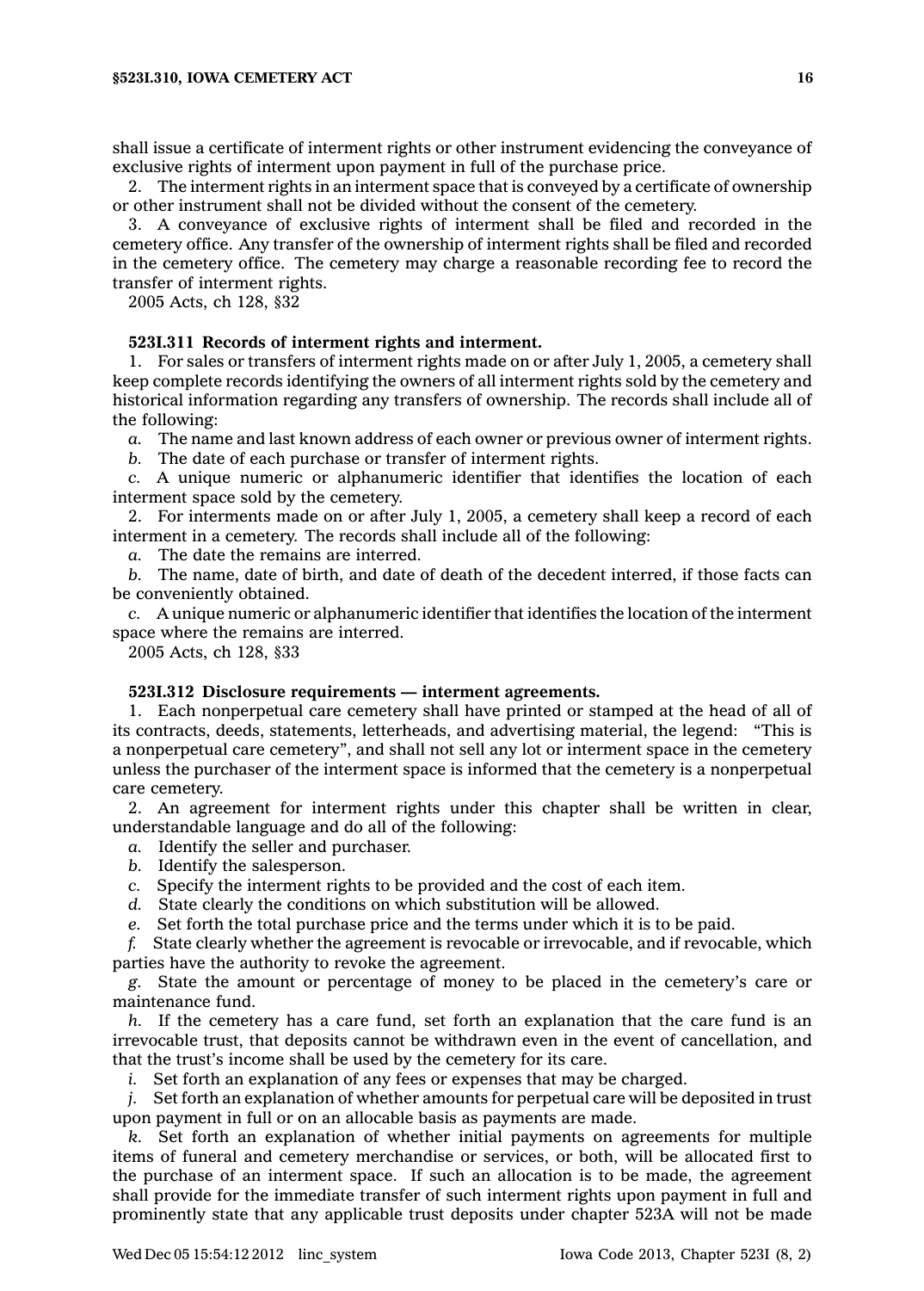until the cemetery has received payment in full for the interment rights. The transfer of an undeveloped interment space may be deferred until the interment space is ready for interment.

*l.* If the transfer of an undeveloped interment space will be deferred until the interment space is ready for interment as permitted in paragraph *"k"*, the agreement shall provide for some form of written acknowledgement upon payment in full, specify <sup>a</sup> reasonable time period for development of the interment space, describe what happens in the event of <sup>a</sup> death prior to development of the interment space, and provide for the immediate transfer of the interment rights when development of the interment space is complete.

*m.* Specify the purchaser's right to cancel and the damages payable for cancellation, if any.

*n.* Include an explanation of regulatory oversight by the insurance division in twelve point boldface type, in substantially the following language:

THIS AGREEMENT IS SUBJECT TO RULES ADMINISTERED BY THE IOWA INSURANCE DIVISION. YOU MAY CALL THE INSURANCE DIVISION WITH INQUIRIES OR COMPLAINTS AT (515)281–5705. WRITTEN INQUIRIES OR COMPLAINTS SHOULD BE MAILED TO: IOWA SECURITIES AND REGULATED INDUSTRIES BUREAU, 330 MAPLE STREET, DES MOINES, IOWA 50319.

2005 Acts, ch 128, §34; 2006 Acts, ch 1117, §122; 2010 Acts, ch 1121, §30

## **523I.313 New cemeteries and gardens and cemetery registry.**

1. A person that dedicates property for <sup>a</sup> new cemetery on or after July 1, 2005, and <sup>a</sup> cemetery that dedicates an additional garden on or after July 1, 2005, shall:

*a.* In the case of land, survey and subdivide the property into gardens with descriptive names or numbers and make <sup>a</sup> map or plat of the cemetery or garden.

*b.* In the case of <sup>a</sup> mausoleum or <sup>a</sup> columbarium, make <sup>a</sup> map or plat of the property delineating sections or other divisions with descriptive names and numbers.

*c.* File the map or plat with the commissioner, including <sup>a</sup> written certificate or declaration of dedication of the property delineated by the map or plat, dedicating the property for cemetery purposes.

2. A map or plat and <sup>a</sup> certificate or declaration of dedication that is filed pursuant to this section dedicates the property for cemetery purposes and constitutes constructive notice of that dedication.

3. The commissioner shall maintain <sup>a</sup> registry of perpetual care and nonperpetual care cemeteries, to the extent that information is available. A cemetery selling interment rights on or after July 1, 2005, shall file <sup>a</sup> written notice with the commissioner that includes the legal description of the property with boundary lines of the land, the name of the cemetery, the status of the cemetery as either perpetual care or nonperpetual care, the status of the cemetery as either religious or nonreligious, and the cemetery's ownership in <sup>a</sup> form approved by the commissioner. A cemetery shall notify the commissioner of any changes in this information within sixty days of the change.

2005 Acts, ch 128, §35

## **523I.314 New construction.**

1. A person shall not offer to sell interment rights in <sup>a</sup> mausoleum or columbarium that will be built or completed in the future unless the person has notified the commissioner of the offer to sell on <sup>a</sup> form prescribed by the commissioner.

2. The notice of an offer to sell interment rights in such <sup>a</sup> mausoleum or columbarium shall include the following information:

*a.* A description of the new facility or the proposed expansion, including <sup>a</sup> description of the interment rights to be offered to prospective purchasers.

*b.* A statement of the financial resources available for the project.

*c.* A copy of the proposed interment rights agreement to be used, which shall include the following: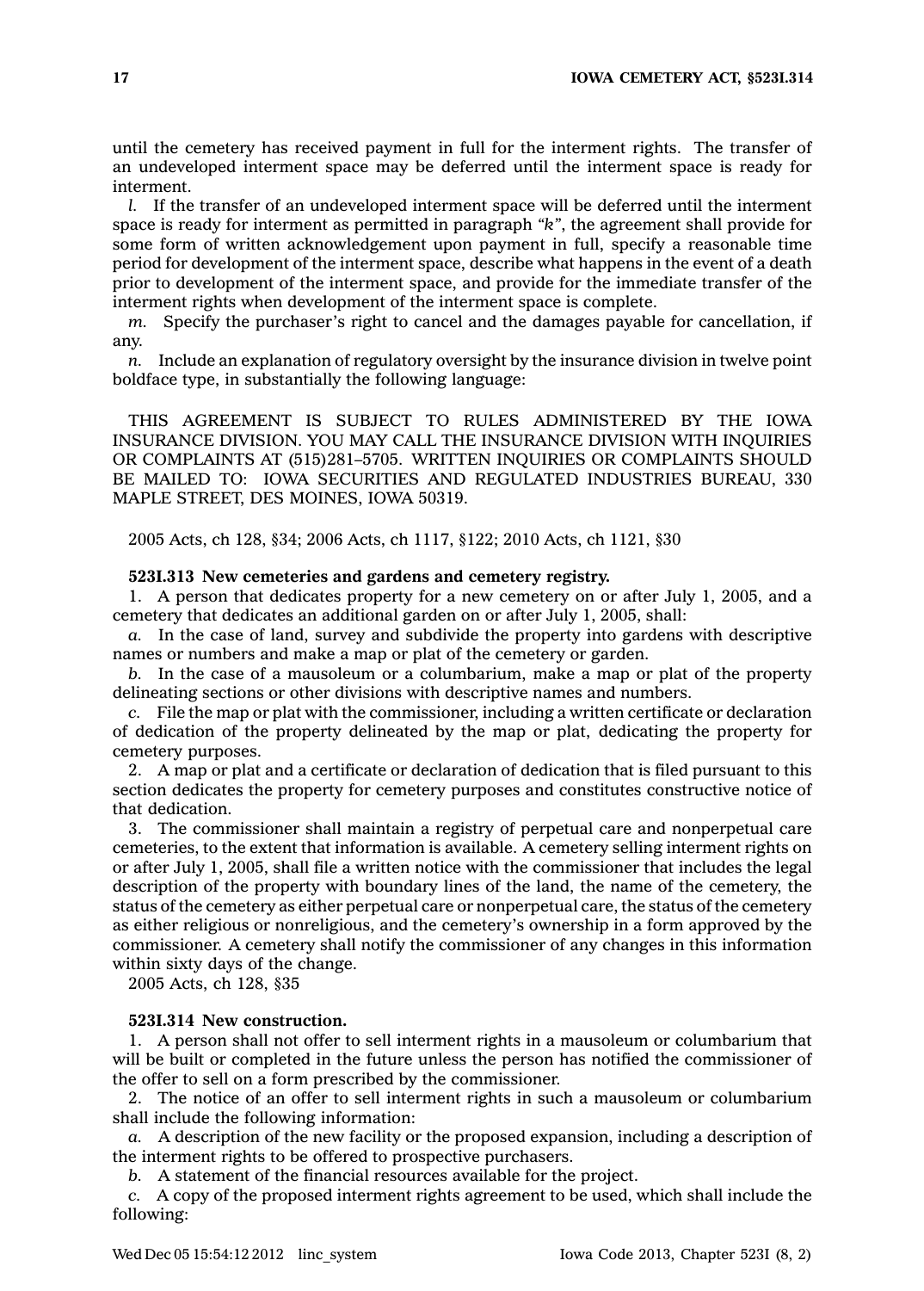#### **§523I.314, IOWA CEMETERY ACT 18**

(1) That purchase payments will be held in trust in accordance with the requirements of chapter 523A until construction of the mausoleum or columbarium is complete.

(2) That the purchaser may request <sup>a</sup> refund of the purchase amount, if construction does not begin within five years of the purchaser's first payment.

(3) That the new facility will operate as <sup>a</sup> perpetual care cemetery in compliance with this chapter, even if the facility is located at <sup>a</sup> nonperpetual care cemetery.

(4) That the purchaser will receive an ownership certificate upon payment in full or, if later, when construction is complete.

3. Unless financing has been secured that is adequate in amount and terms to complete the facility proposed, new construction of <sup>a</sup> mausoleum or columbarium shall not begin until the notice required by this section has been approved by the commissioner.

2005 Acts, ch 128, §36

### **523I.314A Standards for interment spaces.**

1. A standard interment space for full body interment developed on or after July 1, 2007, shall measure at least forty inches in width and ninety-six inches in length.

2. Prior to the sale of interment rights in an undeveloped area of <sup>a</sup> cemetery, internal reference markers shall be installed and maintained no more than one hundred feet apart. The internal reference markers shall be established with reference to survey markers that are no more than two hundred feet apart, have been set by <sup>a</sup> licensed professional land surveyor, and have been documented in <sup>a</sup> plat of survey. Both the map and the plat of survey shall be maintained by the cemetery and made available upon request to the commissioner and to members of the public.

2007 Acts, ch 175, §46; 2012 Acts, ch 1009, §9 [T] Subsection 2 amended

### **523I.315 Unpaid care assessments and unoccupied interment spaces.**

1. *Foreclosure — unpaid assessments.* Unpaid care assessments for an unoccupied interment space not under perpetual care shall create <sup>a</sup> lien by the cemetery against the applicable interment space. The cemetery may, following notice, foreclose on the interment space if the amount of the lien exceeds the amount paid for the interment space. If the lien is not paid within one year from the date that notice of foreclosure is served on the owner of record or the owner of record's heirs, the ownership in or right to the unoccupied interment space shall revert to the cemetery that owns the cemetery in which the unoccupied interment space is located.

2. *Abandonment — quiet title action.* A cemetery may file an action to quiet title to determine whether an interment space has been abandoned if the interment space is unoccupied and has not been occupied in the preceding seventy-five years. An action to quiet title shall commence when the cemetery serves notice on the owner of record or the owner of record's heirs declaring that the interment space is considered to be abandoned. If the owner of record or the owner of record's heirs do not respond within three years from the date that notice is served, the abandonment is considered to be complete. The ownership in or right to an abandoned interment space shall revert to the cemetery in which the abandoned interment space is located and the cemetery may sell and convey title to the interment space.

3. *Service of notice.* Notice under this section shall be served personally on the owner of record or the owner of record's heirs, or may be served by mailing notice by certified mail to the owner of record or to the owner of record's heirs at the last known address. If the address of the owner of record or the owner of record's heirs cannot be ascertained, notice of abandonment shall be given by one publication of the notice in the official newspaper of the county in which the cemetery is located.

2005 Acts, ch 128, §37

## **523I.316 Protection of cemeteries and burial sites.**

1. *Existence of cemetery or burial site — notification.* If <sup>a</sup> governmental subdivision is notified of the existence of <sup>a</sup> cemetery, or <sup>a</sup> marked burial site that is not located in <sup>a</sup> dedicated cemetery, within its jurisdiction and the cemetery or burial site is not otherwise provided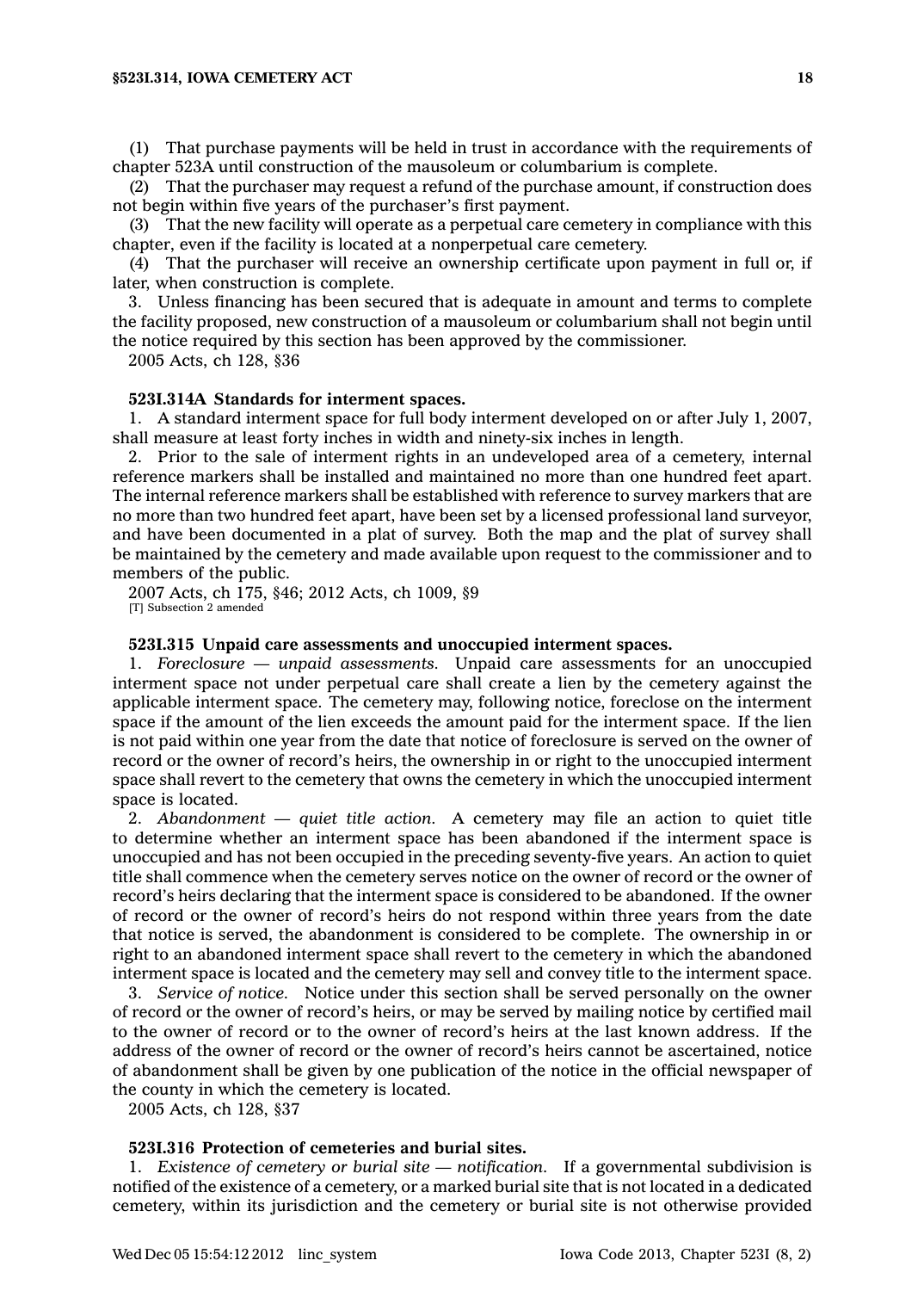for under this chapter, the governmental subdivision shall, as soon as is practicable, notify the owner of the land upon which the cemetery or burial site is located of the cemetery's or burial site's existence and location. The notification shall include an explanation of the provisions of this section. If there is <sup>a</sup> basis to believe that interment may have occurred more than one hundred fifty years earlier, the governmental subdivision shall also notify the state archaeologist.

2. *Disturbance of interment spaces — penalty.* A person who knowingly and without authorization damages, defaces, destroys, or otherwise disturbs an interment space commits criminal mischief in the third degree. Criminal mischief in the third degree is an aggravated misdemeanor.

3. *Duty to preserve and protect.*

*a.* A governmental subdivision having <sup>a</sup> cemetery, or <sup>a</sup> burial site that is not located within <sup>a</sup> dedicated cemetery, within its jurisdiction, for which preservation is not otherwise provided, shall preserve and protect the cemetery or burial site as necessary to restore or maintain its physical integrity as <sup>a</sup> cemetery or burial site. The governmental subdivision may enter into <sup>a</sup> written agreement to delegate the responsibility for the preservation and protection of the cemetery or burial site to the owner of the property on which the cemetery or burial site is located or to <sup>a</sup> public or private organization interested in historical preservation. The governmental subdivision shall not enter into an agreement with <sup>a</sup> public or private organization to preserve and protect the cemetery or burial site unless the property owner has been offered the opportunity to enter into such an agreement and has declined to do so.

*b.* A governmental subdivision is authorized to expend public funds, in any manner authorized by law, in connection with such <sup>a</sup> cemetery or burial site.

*c.* If <sup>a</sup> governmental subdivision proposes to enter into an agreement with <sup>a</sup> public or private organization pursuant to this subsection to preserve and protect <sup>a</sup> cemetery or burial site that is located on property owned by another person within the jurisdiction of the governmental subdivision, the proposed agreement shall be written, and the governmental subdivision shall provide written notice by ordinary mail of the proposed agreement to the property owner at least fourteen days prior to the date of the meeting at which such proposed agreement will be authorized. The notice shall include the location of the cemetery or burial site and <sup>a</sup> copy of the proposed agreement, and explain that the property owner is required to permit members of the public or private organization reasonable ingress and egress for the purposes of preserving and protecting the cemetery or burial site pursuant to the proposed agreement. The notice shall also include the date, time, and place of the meeting and <sup>a</sup> statement that the property owner has <sup>a</sup> right to attend the meeting and to comment regarding the proposed agreement.

*d.* (1) Subject to chapter 670, <sup>a</sup> governmental subdivision that enters into an agreement with <sup>a</sup> public or private organization pursuant to this subsection is liable for any personal injury or property damage that occurs in connection with the preservation or protection of the cemetery or burial site or access to the cemetery or burial site by the governmental subdivision or the public or private organization.

(2) For the purposes of this paragraph, *"liable"* means liability for every civil wrong which results in wrongful death or injury to <sup>a</sup> person or injury to property or injury to personal or property rights and includes but is not restricted to actions based upon negligence; error or omission; nuisance; breach of duty, whether statutory or other duty; or denial or impairment of any right under any constitutional provision, statute, or rule of law.

*e.* A property owner who is required to permit members of <sup>a</sup> public or private organization reasonable ingress and egress for the purpose of preserving or protecting <sup>a</sup> cemetery or burial site on that owner's property and who acts in good faith and in <sup>a</sup> reasonable manner pursuant to this subsection is not liable for any personal injury or property damage that occurs in connection with the preservation or protection of the cemetery or burial site or access to the cemetery or burial site.

*f.* For the purposes of this subsection, reasonable ingress and egress to <sup>a</sup> cemetery or burial site shall include the following:

(1) A member of <sup>a</sup> public or private organization that has entered into <sup>a</sup> written agreement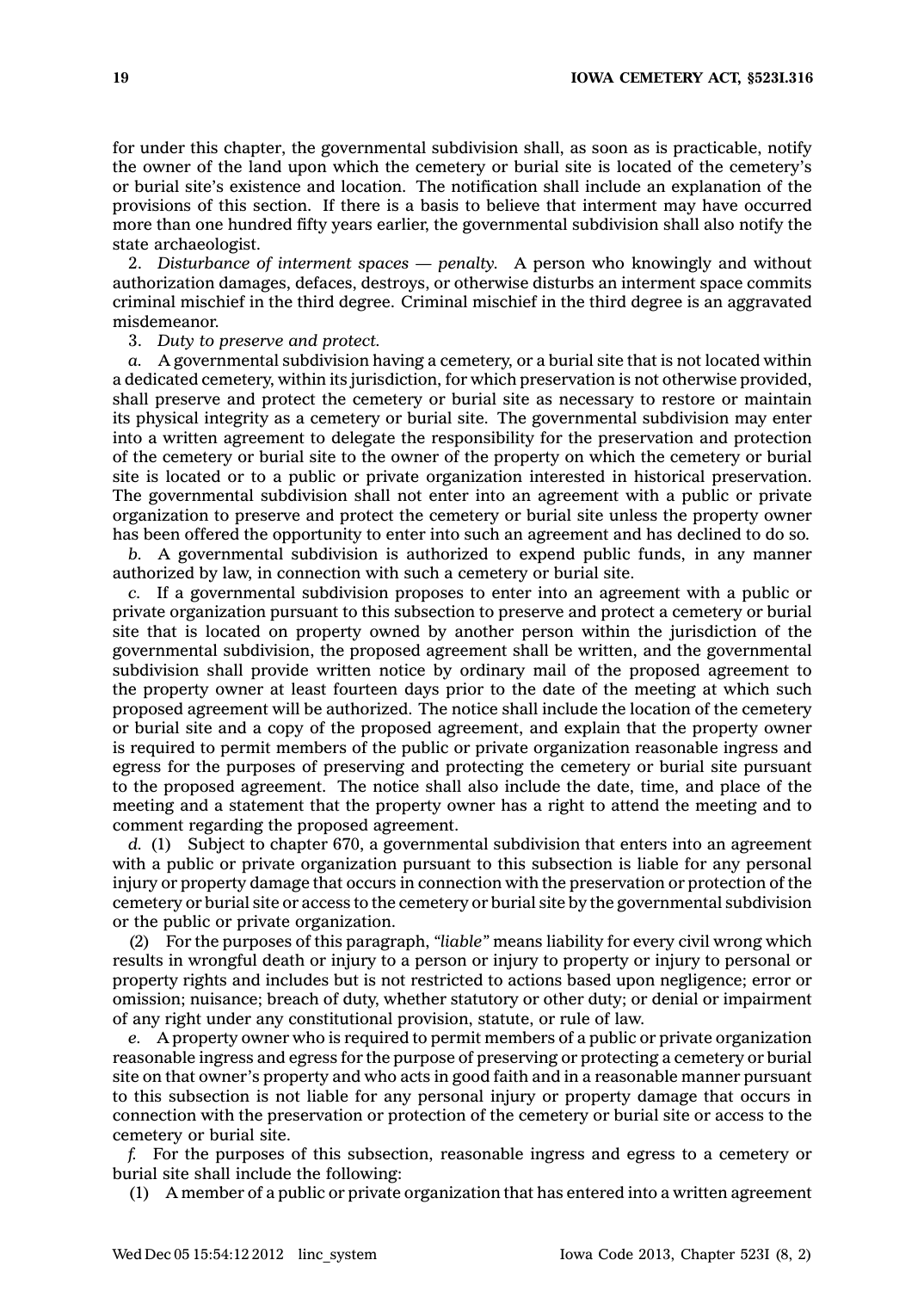with the governmental subdivision who desires to visit such <sup>a</sup> cemetery or burial site shall give the property owner at least ten days' written notice of the intended visit.

(2) If the property owner cannot provide reasonable access to the cemetery or burial site on the desired date, the property owner shall provide reasonable alternative dates when the property owner can provide access to the member.

(3) A property owner is not required to make any improvements to that person's property to satisfy the requirement to provide reasonable access to <sup>a</sup> cemetery or burial site pursuant to this subsection.

4. *Confiscation and return of memorials.* A law enforcement officer having reason to believe that <sup>a</sup> memorial or memorialization is in the possession of <sup>a</sup> person without authorization or right to possess the memorial or memorialization may take possession of the memorial or memorialization from that person and turn it over to the officer's law enforcement agency. If <sup>a</sup> law enforcement agency determines that <sup>a</sup> memorial or memorialization the agency has taken possession of rightfully belongs on an interment space, the agency shall return the memorial or memorialization to the interment space, or make arrangements with the person having jurisdiction over the interment space for its return.

5. *Burial sites located on private property.* If <sup>a</sup> person notifies <sup>a</sup> governmental subdivision that <sup>a</sup> burial site of the person's relative is located on property owned by another person within the jurisdiction of the governmental subdivision, the governmental subdivision shall notify the property owner of the location of the burial site and that the property owner is required to permit the person reasonable ingress and egress for the purposes of visiting the burial site of the person's relative.

6. *Discovery of human remains.* Any person discovering human remains shall notify the county or state medical examiner or <sup>a</sup> city, county, or state law enforcement agency as soon as is reasonably possible unless the person knows or has good reason to believe that such notice has already been given or the discovery occurs in <sup>a</sup> cemetery. If there is reason to believe that interment may have occurred more than one hundred fifty years earlier, the governmental subdivision notified shall also notify the state archaeologist. A person who does not provide notice required pursuant to this subsection commits <sup>a</sup> serious misdemeanor.

7. *Adverse possession.* A cemetery or <sup>a</sup> pioneer cemetery is exempt from seizure, appropriation, or acquisition of title under any claim of adverse possession, unless it is shown that all remains in the cemetery or pioneer cemetery have been disinterred and removed to another location.

2005 Acts, ch 128, §38; 2006 Acts, ch 1117, §123; 2009 Acts, ch 179, §144; 2012 Acts, ch 1023, §157

Referred to in §523I.212 [T] Code editor directive applied

#### **523I.317 Duty to provide public access.**

A cemetery shall provide or permit public access to the cemetery, at reasonable times and subject to reasonable regulations, so that owners of interment rights and other members of the public have reasonable ingress and egress to the cemetery.

2006 Acts, ch 1117, §124

#### SUBCHAPTER IV

## COUNTY CEMETERY COMMISSIONS AND NEGLECTED CEMETERIES

#### **523I.401 Neglected cemeteries.**

The commissioner shall create <sup>a</sup> form that interested persons may use to report neglected cemeteries to the commissioner. The commissioner shall catalog and review the neglected cemetery reports received on or before December 31, 2007, conduct site visits as warranted to determine the nature or extent of any neglect, and publish <sup>a</sup> report of findings on or before December 31, 2008.

2005 Acts, ch 128, §39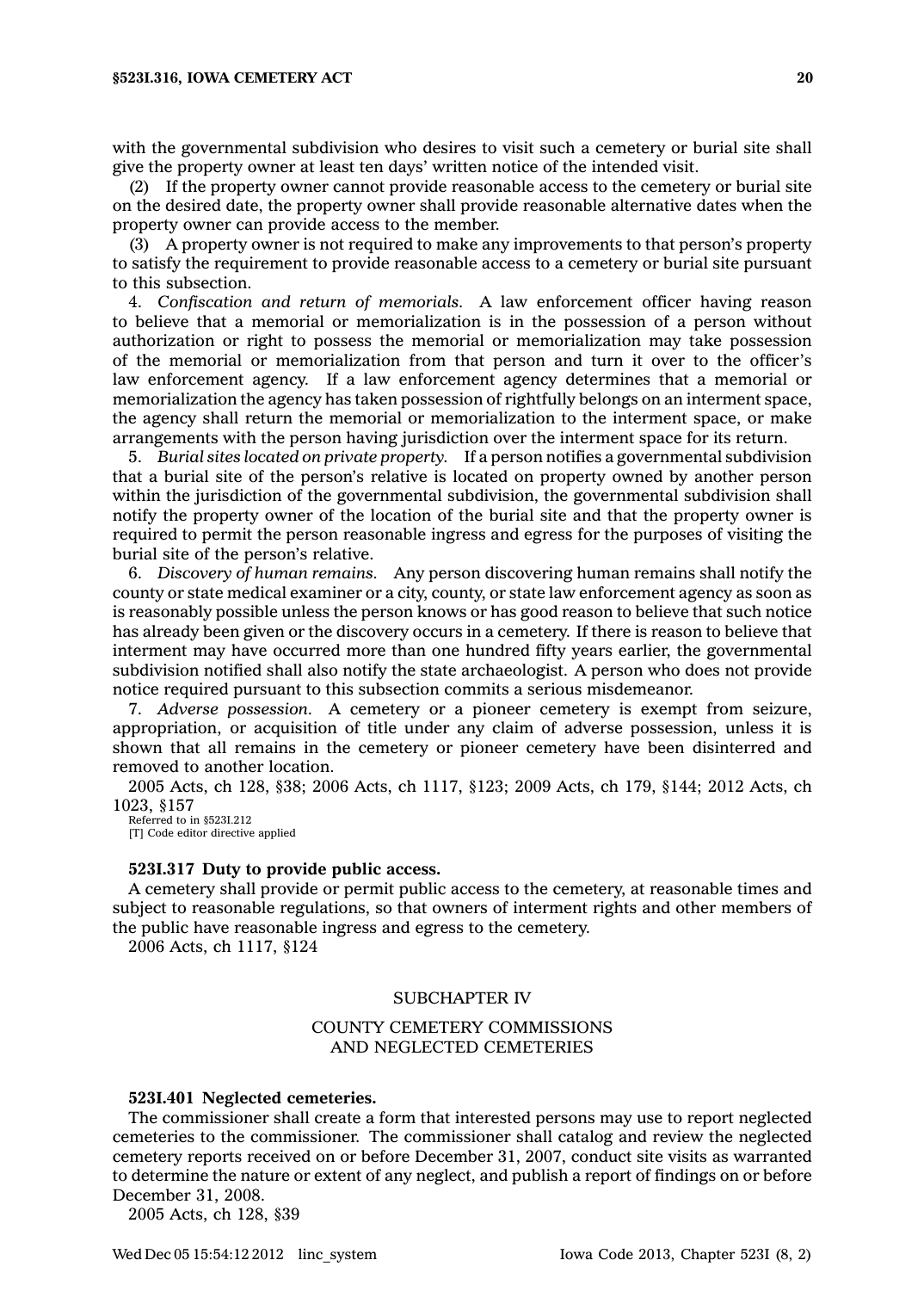### **523I.402 Removal of remains.**

1. Upon <sup>a</sup> showing of good cause, <sup>a</sup> county cemetery commission may file suit in the district court in that county to have remains interred in <sup>a</sup> cemetery owned and operated by the commission removed to another cemetery. All persons in interest, known or unknown, other than the plaintiffs, shall be made defendants to the suit. If any parties are unknown, notice may be given by publication. After hearing and <sup>a</sup> showing of good cause for the removal, the court may order the removal of the remains and the remains shall be properly interred in another cemetery, at the expense of the county. The removal and reinterment of the remains shall be done pursuant to <sup>a</sup> disinterment permit issued under section 144.34 with due care and decency. In deciding whether to order the removal of interred remains, <sup>a</sup> court shall consider present or future access to the cemetery, the historical significance of the cemetery, and the wishes of the parties concerned if they are brought to the court's attention, including the desire of any beneficiaries to reserve their rights to waive <sup>a</sup> reservation of rights in favor of removal, and shall exercise the court's sound discretion in granting or refusing the removal of interred remains.

2. Any heir at law or descendent of <sup>a</sup> deceased person interred in <sup>a</sup> neglected cemetery may file suit in the district court in the county where the cemetery is located to have the deceased person's remains interred in the cemetery removed to another cemetery. The owner of the land, any beneficiaries of any reservation of rights, and any other persons in interest, known or unknown, other than the plaintiffs shall be made defendants. If any parties are unknown, notice may be given by publication. After hearing and upon <sup>a</sup> showing of good cause, the court may order removal and the proper interment of the remains in another cemetery, at the expense of the petitioner. The removal and reinterment shall be done with due care and decency.

2005 Acts, ch 128, §40

### SUBCHAPTER V

## GOVERNMENTAL SUBDIVISIONS

#### **523I.501 Cemetery authorized.**

The governing body of <sup>a</sup> governmental subdivision may purchase, establish, operate, enclose, improve, or regulate <sup>a</sup> cemetery. A cemetery owned or operated by <sup>a</sup> governmental subdivision may sell interment rights subject to the provisions of this chapter.

2005 Acts, ch 128, §41

### **523I.502 Trust for cemetery.**

1. A governmental subdivision that owns or operates <sup>a</sup> cemetery or has control of cemetery property may act as <sup>a</sup> permanent trustee for the perpetual maintenance of interment spaces in the cemetery.

2. To act as <sup>a</sup> trustee, <sup>a</sup> majority of the governmental subdivision's governing body must adopt an ordinance or resolution stating the governmental subdivision's willingness and intention to act as <sup>a</sup> trustee for the perpetual maintenance of cemetery property. When the ordinance or resolution is adopted and the trust is accepted, the trust is perpetual.

2005 Acts, ch 128, §42

### **523I.503 Authority to receive gifts and deposits for care — certificates.**

1. A governmental subdivision that is <sup>a</sup> trustee for the perpetual maintenance of <sup>a</sup> cemetery may adopt reasonable rules governing the receipt of <sup>a</sup> gift or grant from any source.

2. A governmental subdivision that is <sup>a</sup> trustee for <sup>a</sup> person shall accept the amount the governmental subdivision requires for permanent maintenance of an interment space on behalf of that person or <sup>a</sup> decedent.

3. A governmental subdivision's acceptance of <sup>a</sup> deposit for permanent maintenance of an interment space constitutes <sup>a</sup> perpetual trust for the designated interment space.

4. Upon acceptance of <sup>a</sup> deposit, <sup>a</sup> governmental subdivision's secretary, clerk, or mayor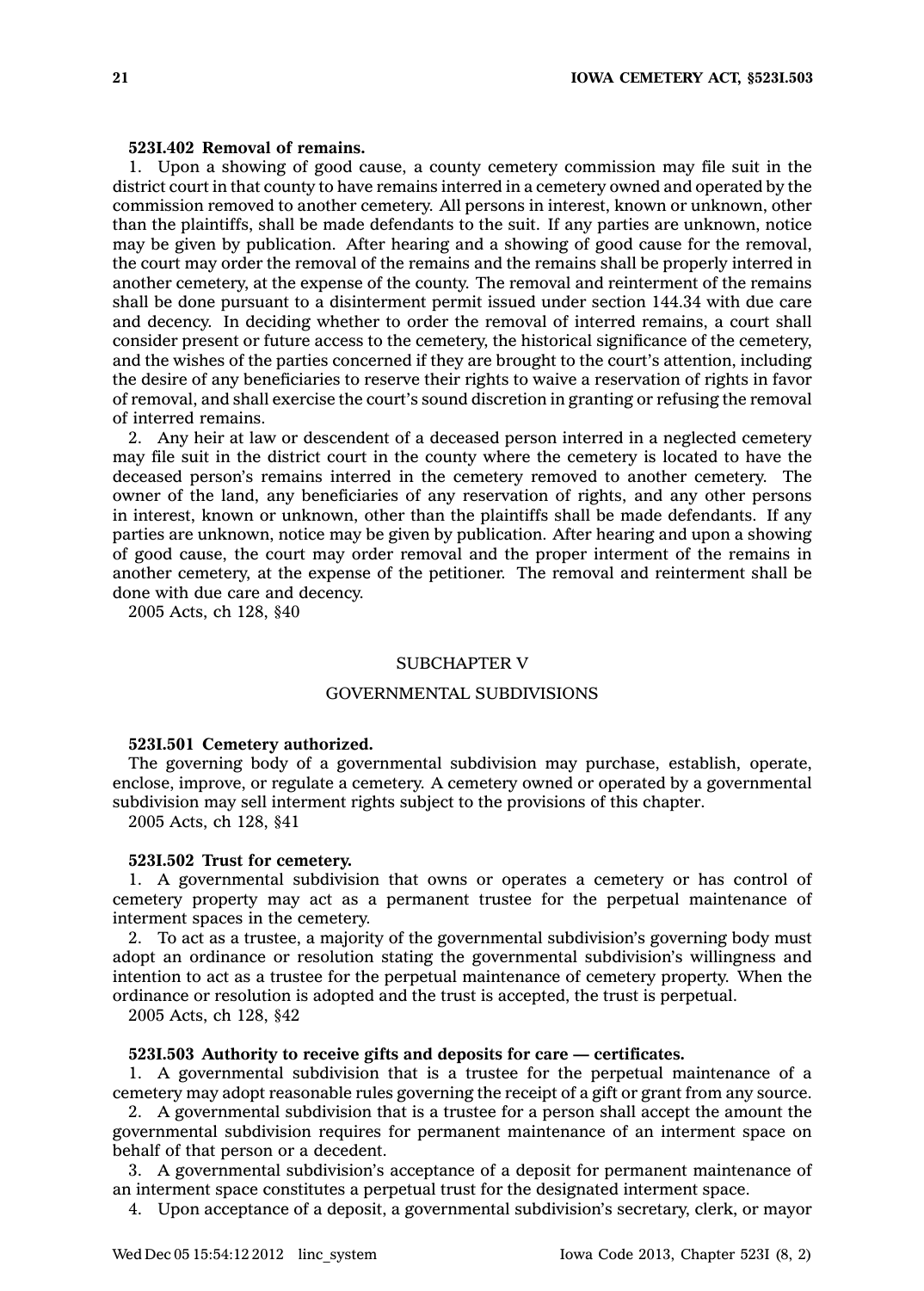shall issue <sup>a</sup> certificate in the name of the governmental subdivision to the trustee or depositor. The certificate shall state all of the following:

*a.* The depositor's name.

*b.* The amount and purpose of the deposit.

*c.* The location, with as much specificity as possible, of the interment space to be maintained.

*d.* Other information required by the governmental subdivision.

5. An individual, association, foundation, or corporation that is interested in the maintenance of <sup>a</sup> neglected cemetery in <sup>a</sup> governmental subdivision's possession and control may donate funds to the cemetery's perpetual trust fund to beautify and maintain the entire cemetery or burial grounds generally.

2005 Acts, ch 128, §43

### **523I.504 Appointment of successor trustee.**

A district judge of <sup>a</sup> county in which <sup>a</sup> cemetery is located shall appoint <sup>a</sup> suitable successor or trustee to faithfully execute <sup>a</sup> trust in accordance with this subchapter if <sup>a</sup> governmental subdivision renounces <sup>a</sup> trust assumed under this subchapter, fails to act as its trustee, <sup>a</sup> vacancy occurs, or the appointment of <sup>a</sup> successor or trustee is otherwise necessary.

2005 Acts, ch 128, §44

### **523I.505 County auditor as trustee.**

1. In the absence of <sup>a</sup> trustee for care funds, unless otherwise provided by law, the care funds shall be placed in the hands of the county auditor, who shall provide <sup>a</sup> receipt for, loan, and make annual reports of the care funds.

2. The county auditor shall not be required to post <sup>a</sup> bond.

3. The county auditor shall serve without compensation, but may, out of the income received, pay all proper items of expense incurred in the performance of the auditor's duties as trustee, if any.

4. The county auditor shall make <sup>a</sup> full report of the trustee's actions and trust funds annually in January. The net proceeds for care funds received by the county auditor as trustee shall be apportioned and credited to each of any separate care funds assigned to the auditor.

5. The county auditor shall turn over the accrued income from each care fund annually to the person having control of the cemetery.

2005 Acts, ch 128, §45 Referred to in §331.502

### **523I.506 Commingling of care funds by governmental subdivisions.**

A governmental subdivision subject to this section may commingle care funds for more than one cemetery for the purposes of investment and administration and may file <sup>a</sup> single report, if each cemetery is appropriately identified and separate records are maintained for each cemetery.

2005 Acts, ch 128, §46

### **523I.507 Investment of care funds by governmental subdivisions.**

Notwithstanding section 12B.10, <sup>a</sup> perpetual care cemetery owned by <sup>a</sup> governmental subdivision may invest and reinvest deposits pursuant to the requirements of this chapter. The trustee shall use the judgment and care under the circumstances then prevailing that persons of prudence, discretion, and intelligence exercise in the management of their own affairs, not in regard to speculation but in regard to the permanent disposition of their funds, considering the probable income as well as the probable safety of their capital. The trustee of the trust funds has <sup>a</sup> fiduciary duty to make reasonable investment decisions and to properly oversee and manage the funds entrusted to the trust fund.

2005 Acts, ch 128, §47

#### **523I.508 Management by governmental subdivisions.**

1. *Political subdivisions as trustees.* Counties, cities, irrespective of their form of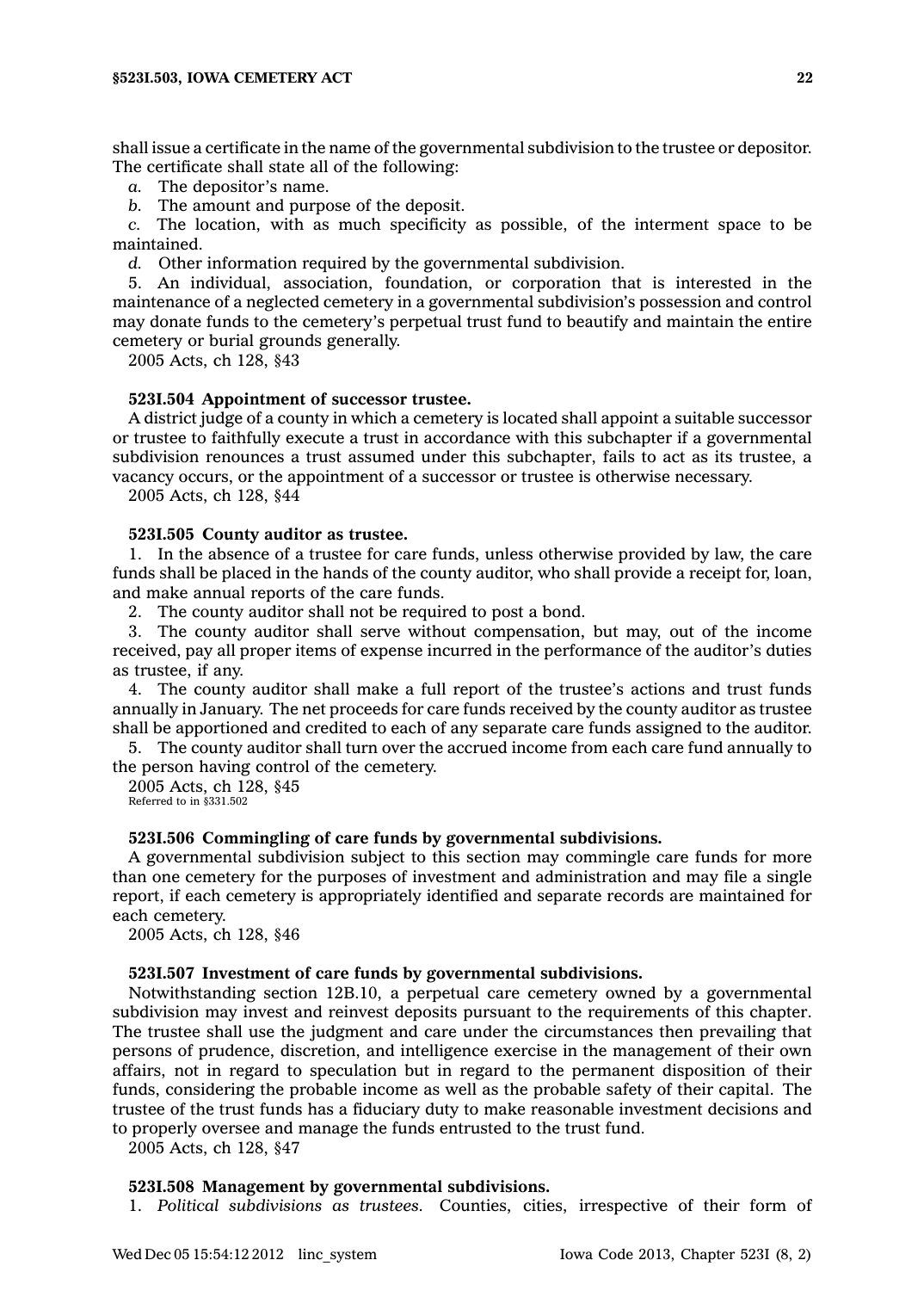government, boards of trustees of cities to whom the management of municipal cemeteries has been transferred by ordinance, and civil townships wholly outside of any city, are trustees in perpetuity, and are required to accept, receive, and expend all moneys and property donated or left to them by bequest for perpetual care, and that portion of interment space sales or permanent charges made against interment spaces which has been set aside in <sup>a</sup> perpetual care fund for which there is no other acting trustee, shall be used in caring for the property of the donor or lot owner who by purchase or otherwise has provided for the perpetual care of an interment space in any cemetery, or in accordance with the terms of the donation, bequest, or agreement for sale and purchase of an interment space, and the money or property thus received shall be used for no other purpose.

2. *Authority to invest funds — current care charge payments.*

*a.* The board of supervisors, mayor and council, or other elected governmental body, as the case may be, may receive and invest all moneys and property, donated or bequeathed, and that portion of cemetery lot sales and permanent charges made against cemetery lots which have been set aside in <sup>a</sup> perpetual care fund, and in so investing, shall use the judgment and care under the circumstances then prevailing that persons of prudence, discretion, and intelligence exercise in the management of their own affairs not in regard to speculation but in regard to the permanent disposition of their funds, considering the probable income as well as the probable safety of their capital. The trustee of the trust funds has a fiduciary duty to make reasonable investment decisions and to properly oversee and manage the funds entrusted to the trust fund. The income from the investment shall be used in caring for the property of the donor in any cemetery, or as provided in the terms of the gift or donations or agreement for sale and purchase of <sup>a</sup> cemetery lot.

*b.* All current care charge payments received shall be allocated to the perpetual care fund or to the fund paying the costs of cemetery operations. Care charge payments received one year or more after the date they were incurred shall be used to fund the cost of operating the cemetery. Care charge payments received one year or more in advance of their due date shall be deposited in the perpetual care fund. Interest from the perpetual care fund shall be used for the maintenance of both occupied and unoccupied lots or spaces. Any remaining interest may be used for costs of access roads and paths, fencing, and general maintenance of the cemetery. Lots under perpetual care shall be maintained in accordance with the cemetery covenants of sale.

3. *Resolution of acceptance — interest.*

*a.* Before any part of the principal may be invested or used, the county, city, board of trustees of <sup>a</sup> city to whom the management of <sup>a</sup> municipal cemetery has been transferred by ordinance, or civil township shall, by resolution, accept the moneys described in subsection 1 and, by resolution, shall provide for the payment of interest annually to the appropriate fund, or to the cemetery, or the person in charge of the cemetery, to be used in caring for or maintaining the individual property of the donor in the cemetery, or interment spaces which have been sold if provision was made for perpetual care, all in accordance with the terms of the donation or bequest, or the terms of the sale or purchase of an interment space.

*b.* If there is no person in charge of the cemetery, the income from the fund shall be expended under the direction of the board of supervisors, city council, board of trustees, or civil township trustees, as the case may be, in accordance with the terms of the donation or bequest, or the terms of the sale or purchase of an interment space.

4. *Delegates to conventions.* A township having one or more cemeteries under its control may designate up to two officials from each cemetery as delegates to attend meetings of cemetery officials, and certain expenses of the delegates not exceeding twenty-five dollars for each delegate, including association dues, may be paid out of the cemetery fund of the township.

5. *Subscribing to publications.* The cemetery officials of every township having <sup>a</sup> cemetery under its control may subscribe to one or more publications devoted exclusively to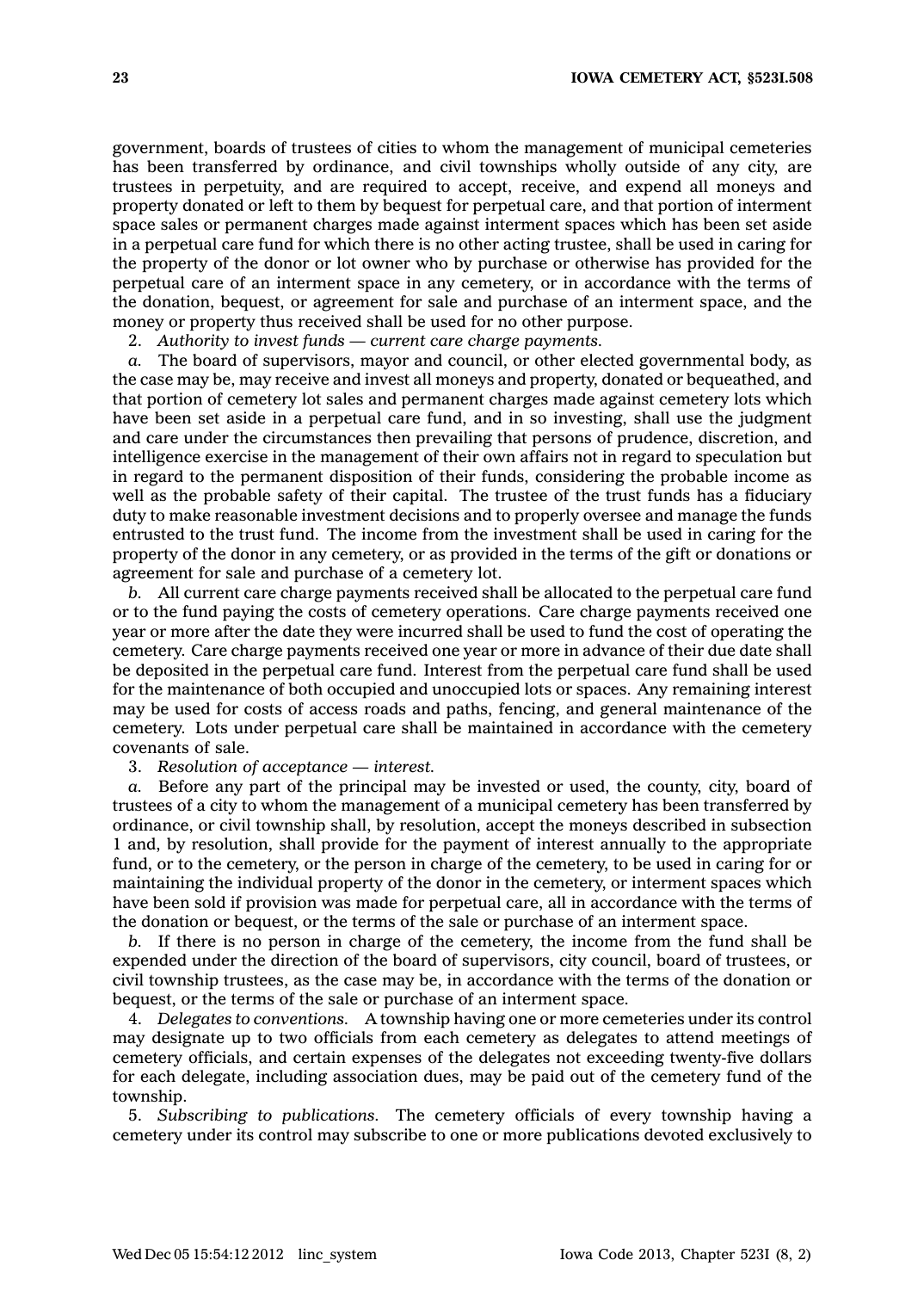cemetery management, and the subscriptions may be paid out of the cemetery fund of the township.

2005 Acts, ch 128, §48; 2006 Acts, ch 1117, §125; 2012 Acts, ch 1023, §157 Referred to in §636.23 [T] Code editor directive applied

## SUBCHAPTER VI

## GENERAL PROVISIONS

### **523I.601 Settlement of estates — maintenance fund.**

The court in which the estate of <sup>a</sup> deceased person is administered, before final distribution, may allow and set apart from the estate <sup>a</sup> sum sufficient to provide an income adequate to pay for the perpetual care and upkeep of the interment space in which the body of the deceased is buried, except where perpetual care has otherwise been provided for. The sum so allowed and set apart shall be paid to <sup>a</sup> trustee as provided by this chapter.

2005 Acts, ch 128, §49; 2006 Acts, ch 1010, §148

#### **523I.602 Management by trustee.**

1. *Trustee appointed — trust funds.* The owners of, or any party interested in, <sup>a</sup> cemetery may, by petition presented to the district court of the county where the cemetery is situated, have <sup>a</sup> trustee appointed with authority to receive any and all moneys or property that may be donated for and on account of the cemetery and to invest, manage, and control the moneys or property under the direction of the court. However, the trustee shall not be authorized to receive any gift, except with the understanding that the principal sum is to be <sup>a</sup> permanent fund, and only the net proceeds therefrom shall be used in carrying out the purpose of the trust created, and all such funds shall be exempt from taxation.

2. *Requisites of petition.* The petition shall state the amount proposed to be placed in such trust fund, the manner of investment thereof, and the provisions made for the disposition of any surplus income not required for the care and upkeep of the property described in such petition.

3. *Approval of court —surplus fund.* Such provisions shall be subject to the approval of the court and when so approved the trust fund and the trustee thereof shall, at all times, be subject to the orders and control of the court and such surplus arising from the trust fund shall not be used except for charitable, eleemosynary, or public purposes under the direction of the court.

4. *Receipt —record.* Every such trustee shall execute and deliver to the donor <sup>a</sup> receipt showing the amount of money or other property received, and the use to be made of the net proceeds from the same, duly attested by the clerk of the court granting letters of trusteeship, and the trustee shall keep <sup>a</sup> signed and attested copy of the receipt.

5. *Investments.* Any such trustee may receive and invest all moneys and property, so donated or bequeathed, and that portion of cemetery lot sales and permanent charges made against interment spaces which has been set aside in <sup>a</sup> perpetual care fund, in such authorized investments and in the manner prescribed in section 636.23.

6. *Bond — approval —oath.* Every such trustee before entering upon the discharge of the trustee's duties or at any time thereafter when required by the court shall give <sup>a</sup> bond in an amount as may be required by the court, approved by the clerk, and conditioned for the faithful discharge of the trustee's duties, and take and subscribe an oath the same in substance as the condition of the bond, which bond and oath must be filed with the clerk.

7. *Clerk — duty of.* At the time of filing each bond and oath the clerk shall at once advise the court as to the amount of the principal fund in the hands of such trustee, the amount of the bond filed, and whether it is good and sufficient for the amount given.

8. *Compensation — costs.* Such trustee shall serve without compensation, but may, out of the income received, pay all proper items of expense incurred in the performance of the trustee's duties, including cost of the bond, if any.

9. *Annual report.* Such trustee shall make <sup>a</sup> full report of the trustee's doings in the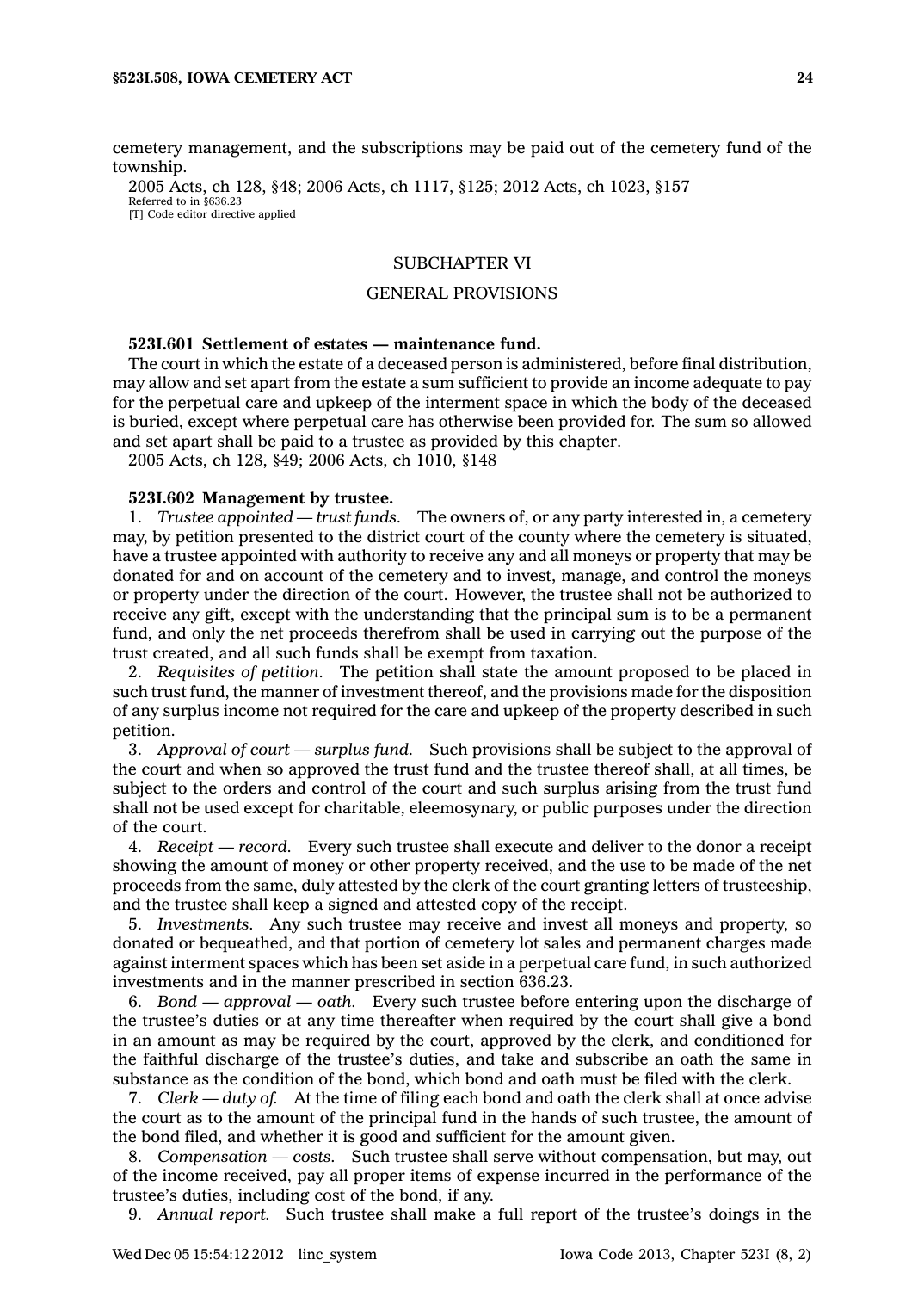month of January following appointment and in January of each successive year. In each report the trustee shall apportion the net proceeds received from the sum total of the permanent funds assigned to the trustee in trust.

10. *Removal — vacancy filled.* Any such trustee may be removed by the court at any time for cause, and in the event of removal or death, the court shall appoint <sup>a</sup> new trustee and require the new trustee's predecessor or the predecessor's personal representative to make <sup>a</sup> full accounting.

2005 Acts, ch 128, §50; 2009 Acts, ch 21, §8 Referred to in §602.8102(81)

### **523I.603 Owners of interment rights.**

1. An interment space in which exclusive rights of interment are conveyed is presumed to be the separate property of the person named as grantee in the certificate of interment rights or other instrument of conveyance.

2. Two or more owners of interment rights may designate <sup>a</sup> person to represent the interment space and file notice of the designation of <sup>a</sup> representative with the cemetery. If notice is not filed, the cemetery may inter or permit an interment in the interment space at the request or direction of <sup>a</sup> registered co-owner of the interment space.

2005 Acts, ch 128, §51

#### **523I.604 Lien against cemetery property.**

1. A cemetery, by contract, may incur indebtedness as necessary to conduct its business and may secure the indebtedness by mortgage, deed of trust, or other lien against its property.

2. A mortgage, deed of trust, or other lien placed on dedicated cemetery property, or on cemetery property that is later dedicated with the consent of the holder of the lien, does not affect the dedication and is subject to the dedication. A sale on foreclosure of the lien is subject to the dedication of the property for cemetery purposes.

2005 Acts, ch 128, §52

## **523I.605 Private care of graves.**

This subchapter does not affect the right of <sup>a</sup> person who has an interest in an interment space, or who is <sup>a</sup> relative of <sup>a</sup> decedent interred in <sup>a</sup> cemetery, to beautify or maintain an interment space individually or at the person's own expense in accordance with reasonable rules established by the cemetery.

2005 Acts, ch 128, §53

### SUBCHAPTER VII

### LAWN CRYPTS

## **523I.701 Requirements for lawn crypts.**

A lawn crypt shall not be installed unless all of the following apply:

1. The lawn crypt is constructed of concrete and reinforced steel or other comparable durable material.

2. The lawn crypt is installed on not less than six inches of rock, gravel, or other drainage material.

3. The lawn crypt provides <sup>a</sup> method to drain water out of the lawn crypt.

4. The lawn crypt is capable of withstanding the weight of the soil and sod above the top surface and the weight of machinery and equipment normally used in the maintenance of the cemetery.

5. Except as provided by section 523I.702, the lawn crypt is installed in multiple units of ten or more.

6. The lawn crypt shall be installed in compliance with any applicable law or rule adopted by the Iowa department of public health.

2005 Acts, ch 128, §54 Referred to in §523I.702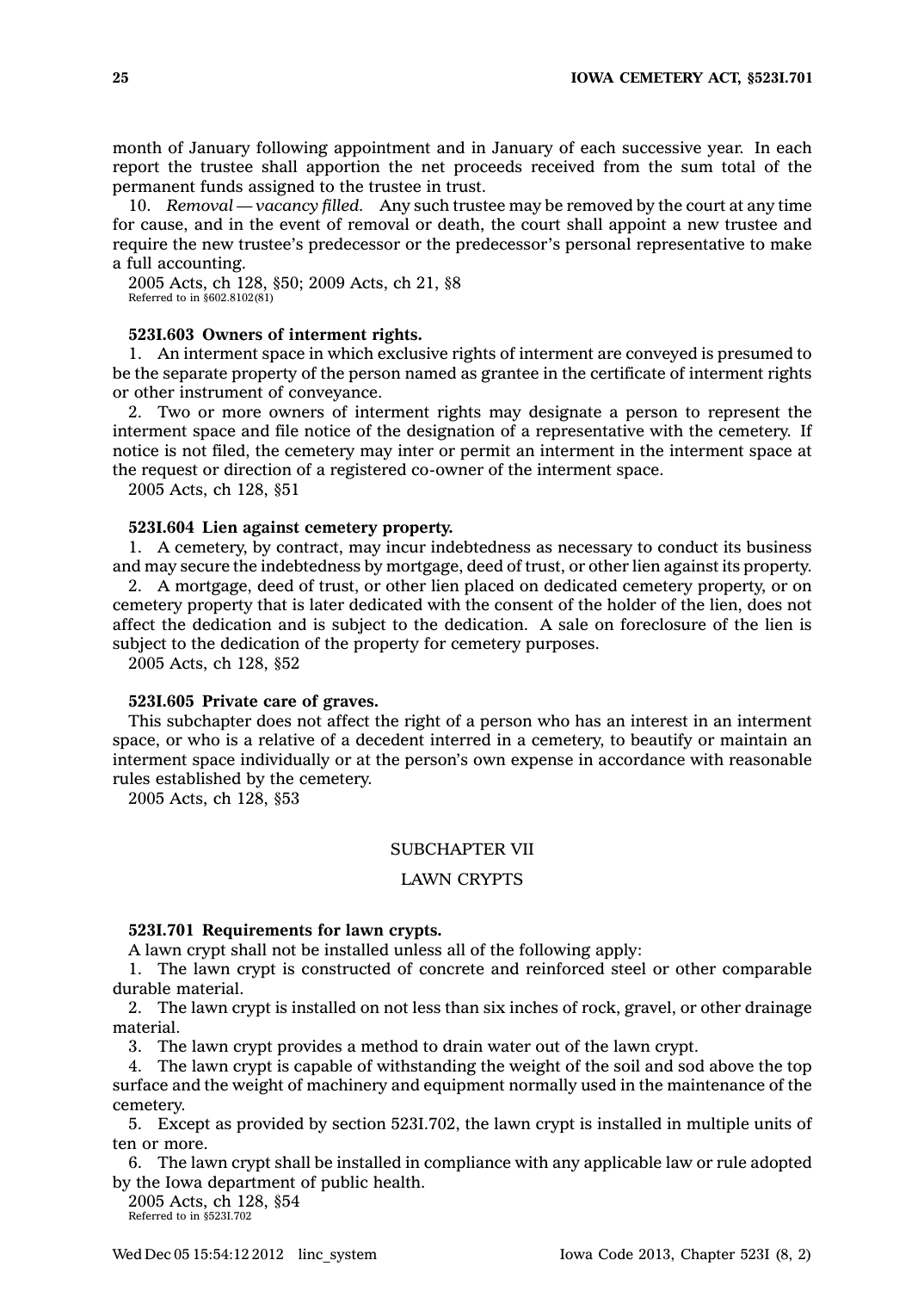### **523I.702 Request to install lawn crypts in fewer than ten units.**

1. A lawn crypt may be installed in fewer than ten units if it is installed in an interment space pursuant to <sup>a</sup> written request to the commissioner signed by the owner or owners of the interment space.

2. The written request shall be filed on <sup>a</sup> form prescribed by the commissioner and shall contain substantially all of the following information:

*a.* The owner's name and address.

*b.* The name of the cemetery and the owner of the cemetery.

*c.* The number of lawn crypt units to be installed.

*d.* A description of the interment spaces.

*e.* A statement that the lawn crypt meets the requirements of section 523I.701, including all of the following:

(1) A statement that the lawn crypt will be constructed of concrete and reinforced steel or other comparable durable materials.

(2) A statement that the lawn crypt will be installed on not less than six inches of rock, gravel, or other drainage material.

(3) A statement that the lawn crypt will provide <sup>a</sup> method to drain water out of the lawn crypt.

(4) A statement that the outside top surface of the lawn crypt at the time of installation will be capable of withstanding the weight of the soil and sod above the top surface and the weight of machinery and equipment normally used in the maintenance of the cemetery.

*f.* A statement that the space in which the lawn crypt is to be installed is located in <sup>a</sup> garden.

*g.* The date on which <sup>a</sup> representative of the cemetery signed the form.

2005 Acts, ch 128, §55 Referred to in §523I.701

## SUBCHAPTER VIII

## PERPETUAL CARE CEMETERIES — REQUIREMENTS

## **523I.801 Applicability and conversion by nonperpetual care cemeteries.**

1. All cemeteries are designated as either "perpetual care cemeteries" or "nonperpetual care cemeteries" for the purposes of this chapter. A cemetery that represents that it is offering perpetual care on or after July 1, 2005, is subject to this subchapter.

2. A cemetery that operates <sup>a</sup> nonperpetual care cemetery may elect to become <sup>a</sup> perpetual care cemetery if at all times subsequent to the date of the election, the cemetery complies with the other requirements of this subchapter except section 523I.805.

2005 Acts, ch 128, §56

### **523I.802 Advertising.**

1. A cemetery shall not advertise, represent, guarantee, promise, or contract to provide or offer perpetual care or use terms or phrases like permanent care, permanent maintenance, care forever, continuous care, eternal care, or everlasting care to imply that <sup>a</sup> certain level of care and financial security will be furnished or is guaranteed except in compliance with the provisions of this subchapter.

2. A cemetery or person advertising or selling interment rights shall not represent that the purchase of the interment rights is or will be <sup>a</sup> desirable speculative investment for resale purposes.

2005 Acts, ch 128, §57 [P] Similar provision, see §523I.308

## **523I.803 Perpetual care registry.**

1. A cemetery that operates <sup>a</sup> perpetual care cemetery shall maintain <sup>a</sup> registry of individuals who have purchased interment rights in the cemetery subject to the care fund requirements of this subchapter.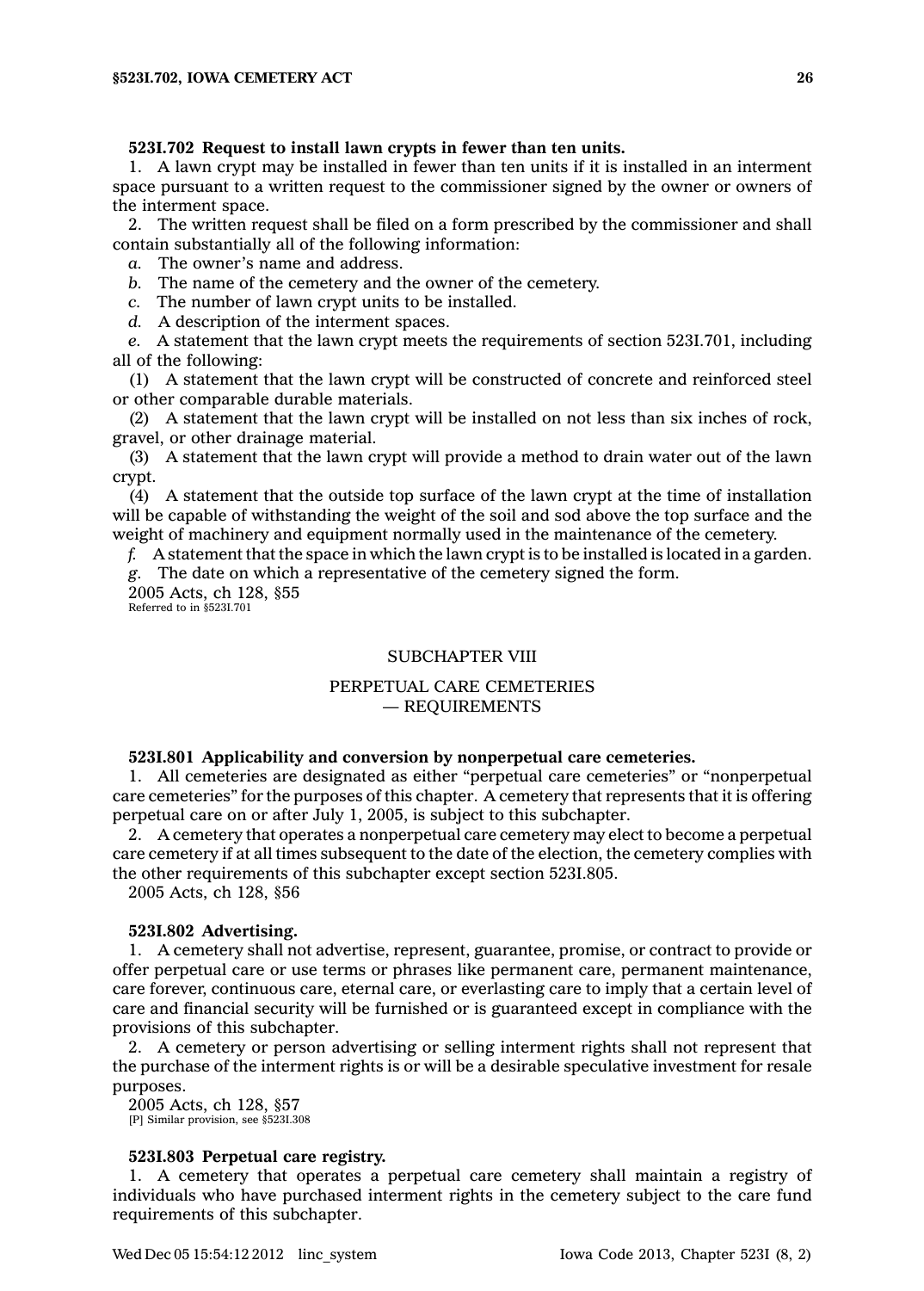2. The registry shall include the amount deposited in trust for each interment rights agreement entered into on or after July 1, 1995.

2005 Acts, ch 128, §58

## **523I.804 Use of gift for special care.**

A trustee may accept and hold money or property transferred to the trustee in trust for the purpose of applying the principal or income of the money or property transferred for <sup>a</sup> purpose consistent with the purpose of <sup>a</sup> perpetual care cemetery, including the following:

1. Improvement or embellishment of any part of the cemetery.

2. Erection, renewal, repair, or preservation of <sup>a</sup> monument, fence, building, or other structure in the cemetery.

3. Planting or cultivation of plants in or around the cemetery.

4. Special care of or embellishment of an interment space, section, or building in the cemetery.

2005 Acts, ch 128, §59

## **523I.805 Initial deposit.**

1. A cemetery owned or operated by <sup>a</sup> political subdivision of this state is not required to make <sup>a</sup> minimum initial deposit in <sup>a</sup> care fund. Any other cemetery commencing business in this state on or after July 1, 2005, shall not sell interment spaces unless the cemetery has <sup>a</sup> care fund of at least twenty-five thousand dollars in cash.

2. If an initial deposit is made by <sup>a</sup> cemetery to satisfy subsection 1, the initial twenty-five thousand dollar deposit may be withdrawn by the cemetery when the care fund balance reaches one hundred thousand dollars. An affidavit shall be filed with the commissioner providing prior notice of the intended withdrawal of the initial deposit and attesting that the money has not previously been withdrawn. Upon <sup>a</sup> showing by the cemetery that the initial deposit has not previously been withdrawn, the commissioner shall approve withdrawal of the money and the withdrawal shall take place within one year after the care fund balance reaches one hundred thousand dollars.

2005 Acts, ch 128, §60 Referred to in §523I.801

#### **523I.806 Irrevocable trust.**

1. A perpetual care cemetery shall establish <sup>a</sup> care fund as an irrevocable trust to provide for the care of the cemetery, which shall provide for the appointment of <sup>a</sup> trustee, with perpetual succession.

2. The care fund shall be administered under the jurisdiction of the district court of the county where the cemetery is located. Notwithstanding chapter 633A, annual reports shall not be required unless specifically required by the district court. Reports shall be filed with the court when necessary to receive approval of appointments of trustees, trust agreements and amendments, changes in fees or expenses, and other matters within the court's jurisdiction. A court having jurisdiction over <sup>a</sup> care fund shall have full jurisdiction to approve the appointment of trustees, the amount of surety bond required, if any, and investment of funds.

2005 Acts, ch 128, §61; 2006 Acts, ch 1030, §65

#### **523I.807 Care fund deposits.**

1. To continue to operate as <sup>a</sup> perpetual care cemetery, <sup>a</sup> cemetery shall set aside and deposit in the care fund an amount equal to or greater than fifty dollars or twenty percent of the gross selling price received by the cemetery for each sale of interment rights, whichever is more.

2. A cemetery may require <sup>a</sup> contribution to the care fund for perpetual care of <sup>a</sup> memorial or memorialization placed in the cemetery. A cemetery may establish <sup>a</sup> separate care fund for this purpose. The contributions shall be nonrefundable and shall not be withdrawn from the trust fund once deposited. The amount charged shall be uniformly charged on every installation of <sup>a</sup> memorial, based on the height and width of the memorial or the size of the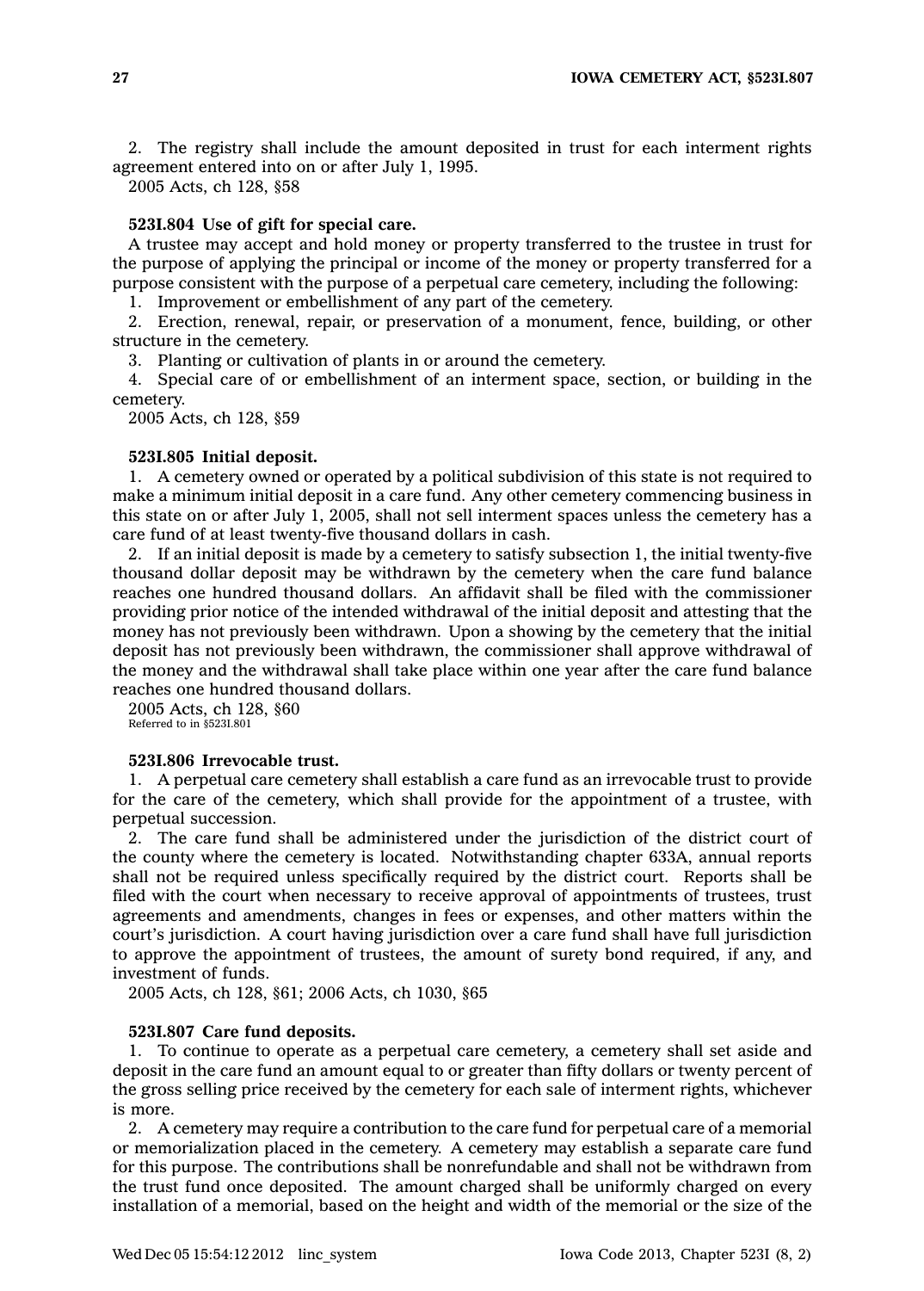ground surface area used for the memorial. A fee for special care of <sup>a</sup> memorial may be collected if the terms of the special care items and arrangements are clearly specified in the interment rights agreement. Except as otherwise provided in an interment rights agreement, <sup>a</sup> cemetery is not liable for repair or maintenance of memorials or vandalism. A cemetery may use income from <sup>a</sup> care fund to repair or replace memorials or interment spaces damaged by vandalism or acts of God.

3. Moneys shall be deposited in the care fund no later than the fifteenth day after the close of the month when the cemetery receives the final payment from <sup>a</sup> purchaser of interment rights.

2005 Acts, ch 128, §62

## **523I.808 Examination fee.**

An examination fee shall be submitted with the cemetery's annual report in an amount equal to five dollars for each certificate of interment rights issued during the fiscal year covered by the report. The cemetery may charge the examination fee directly to the purchaser of the interment rights.

2005 Acts, ch 128, §63; 2007 Acts, ch 175, §47 Referred to in §523I.213

## **523I.809 Trust agreement provisions.**

1. A trust agreement shall provide for the appointment of at least one trustee, with perpetual succession, in case the cemetery is dissolved or ceases to be responsible for the cemetery's care.

2. A cemetery and the trustee or trustees of the care fund may, by agreement, amend the instrument that established the fund to include any provision that is necessary to comply with the requirements of this chapter.

3. A cemetery is responsible for the deposit of all moneys required to be placed in <sup>a</sup> care fund.

4. The commissioner may require the amending of <sup>a</sup> trust agreement that is not in accord with the provisions of this chapter.

2005 Acts, ch 128, §64

#### **523I.810 Care funds.**

1. A trustee of <sup>a</sup> care fund shall use the judgment and care under the circumstances then prevailing that persons of prudence, discretion, and intelligence exercise in the management of their own affairs, not in regard to speculation but in regard to the permanent disposition of their funds, considering the probable income as well as the probable safety of their capital. The trustee of <sup>a</sup> care fund has <sup>a</sup> fiduciary duty to make reasonable investment decisions and to properly oversee and manage the funds entrusted to the care fund.

*a.* A financial institution may serve as <sup>a</sup> trustee if granted those powers under the laws of this state or of the United States. A financial institution acting as <sup>a</sup> trustee of <sup>a</sup> care fund under this chapter shall invest the funds in accordance with applicable law.

*b.* A financial institution acting as <sup>a</sup> trustee of <sup>a</sup> care fund under this chapter has <sup>a</sup> fiduciary duty to make reasonable investment decisions and to properly oversee and manage the funds entrusted to the financial institution. The commissioner may take enforcement action against <sup>a</sup> financial institution in its capacity as trustee for <sup>a</sup> breach of fiduciary duty under this chapter.

*c.* Care fund moneys may be deposited pursuant to <sup>a</sup> master trust agreement, if each care fund is treated as <sup>a</sup> separate beneficiary of the trust and each care fund is separable. The master trust shall maintain <sup>a</sup> separate accounting of principal and income for each care fund. Moneys deposited under <sup>a</sup> master trust agreement may be commingled by the financial institution for investment purposes.

*d.* Subject to <sup>a</sup> master trust agreement, the cemetery may appoint an independent investment advisor to advise the financial institution about investment of the care fund.

*e.* Subject to an agreement between the cemetery and the financial institution, the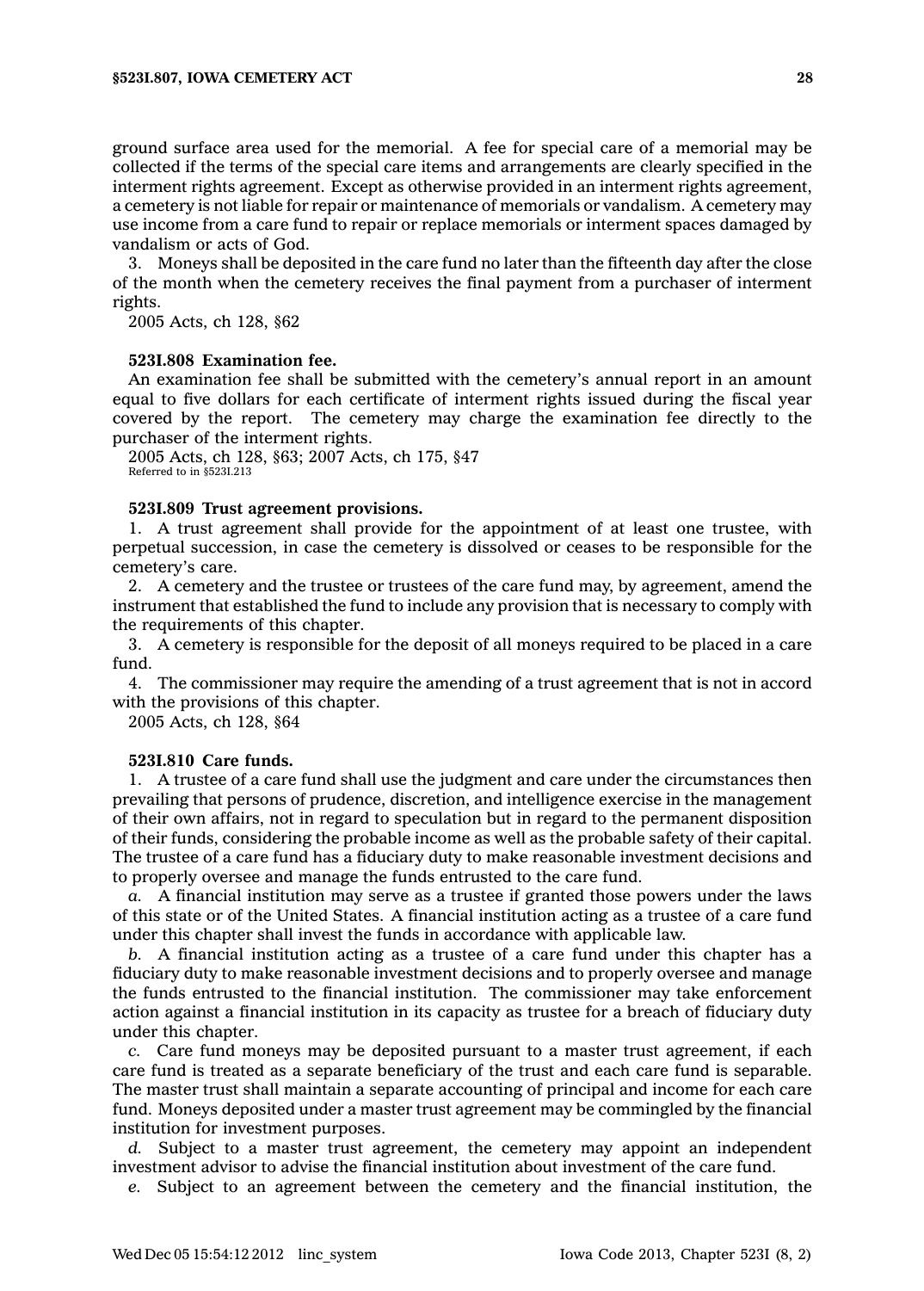financial institution may receive <sup>a</sup> reasonable fee from the care fund for services rendered as trustee.

*f.* If the amount of <sup>a</sup> care fund exceeds two hundred thousand dollars, the cemetery or any officer, director, agent, employee, or affiliate of the cemetery shall not serve as trustee unless the cemetery is <sup>a</sup> cemetery owned or operated by <sup>a</sup> governmental subdivision of this state. A financial institution holding care funds shall not do any of the following:

(1) Be owned, under the control of, or affiliated with the cemetery.

(2) Use any funds required to be held in trust under this chapter to purchase an interest in <sup>a</sup> contract or agreement to which the cemetery is <sup>a</sup> party.

(3) Otherwise invest care funds, directly or indirectly, in the cemetery's business operations.

2. All moneys required to be deposited in the care fund shall be deposited in the name of the trustee, as trustee, under the terms of <sup>a</sup> trust agreement and the trustee may invest, reinvest, exchange, retain, sell, and otherwise manage the care fund trust for the benefit and protection of the cemetery.

3. This section does not prohibit <sup>a</sup> cemetery from moving care funds from one financial institution to another.

4. A care fund may receive and hold as part of the care fund or as an incident to the care fund any property contributed to the care fund.

5. A contribution to <sup>a</sup> care fund is considered to be for charitable purposes if the care financed by the care fund is for the following purposes:

*a.* The discharge of <sup>a</sup> duty due from the cemetery to persons interred and to be interred in the cemetery.

*b.* The benefit and protection of the public by preserving and keeping the cemetery in <sup>a</sup> dignified condition so that the cemetery does not become <sup>a</sup> nuisance or <sup>a</sup> place of disorder, reproach, and desolation in the community in which the cemetery is located.

6. A contribution to <sup>a</sup> care fund is not invalid because of the following:

*a.* Indefiniteness or uncertainty as to the person designated as <sup>a</sup> beneficiary in the instrument establishing the care fund.

*b.* A violation of the law against perpetuities or the law against the suspension of the power of alienation of title to or use of property.

7. A care fund shall pay the fund's operation costs and any annual audit fees. The principal of <sup>a</sup> care fund is intended to remain available perpetually as <sup>a</sup> funding source for care of the cemetery. The principal of <sup>a</sup> care fund shall not be reduced voluntarily and shall remain inviolable, except as provided in this section. The trustee or trustees of <sup>a</sup> care fund shall maintain the principal of the care fund separate from all operating funds of the cemetery.

8. In establishing <sup>a</sup> care fund, the cemetery may adopt plans for the care of the cemetery and installed memorials and memorialization.

9. A cemetery may, by resolution adopted by <sup>a</sup> vote of at least two-thirds of the members of its board at any authorized meeting of the board, authorize the withdrawal and use of not more than twenty percent of the principal of the care fund to acquire additional land for cemetery purposes, to repair <sup>a</sup> mausoleum or other building or structure intended for cemetery purposes, to build, improve, or repair roads and walkways in the cemetery, or to purchase recordkeeping software used to maintain ownership records or interment records. The resolution shall establish <sup>a</sup> reasonable repayment schedule, not to exceed five years, and provide for interest in an amount comparable to the care fund's current rate of return on its investments. However, the care fund shall not be diminished below an amount equal to the greater of twenty-five thousand dollars or five thousand dollars per acre of land in the cemetery. The resolution, and either <sup>a</sup> bond or proof of insurance to guarantee replenishment of the care fund, shall be filed with the commissioner thirty days prior to the withdrawal of funds.

2005 Acts, ch 128, §65; 2007 Acts, ch 175, §48 Referred to in §523I.102

## **523I.811 Use of distributions from care fund.**

1. Care fund distributions may be used in any manner determined to be in the best